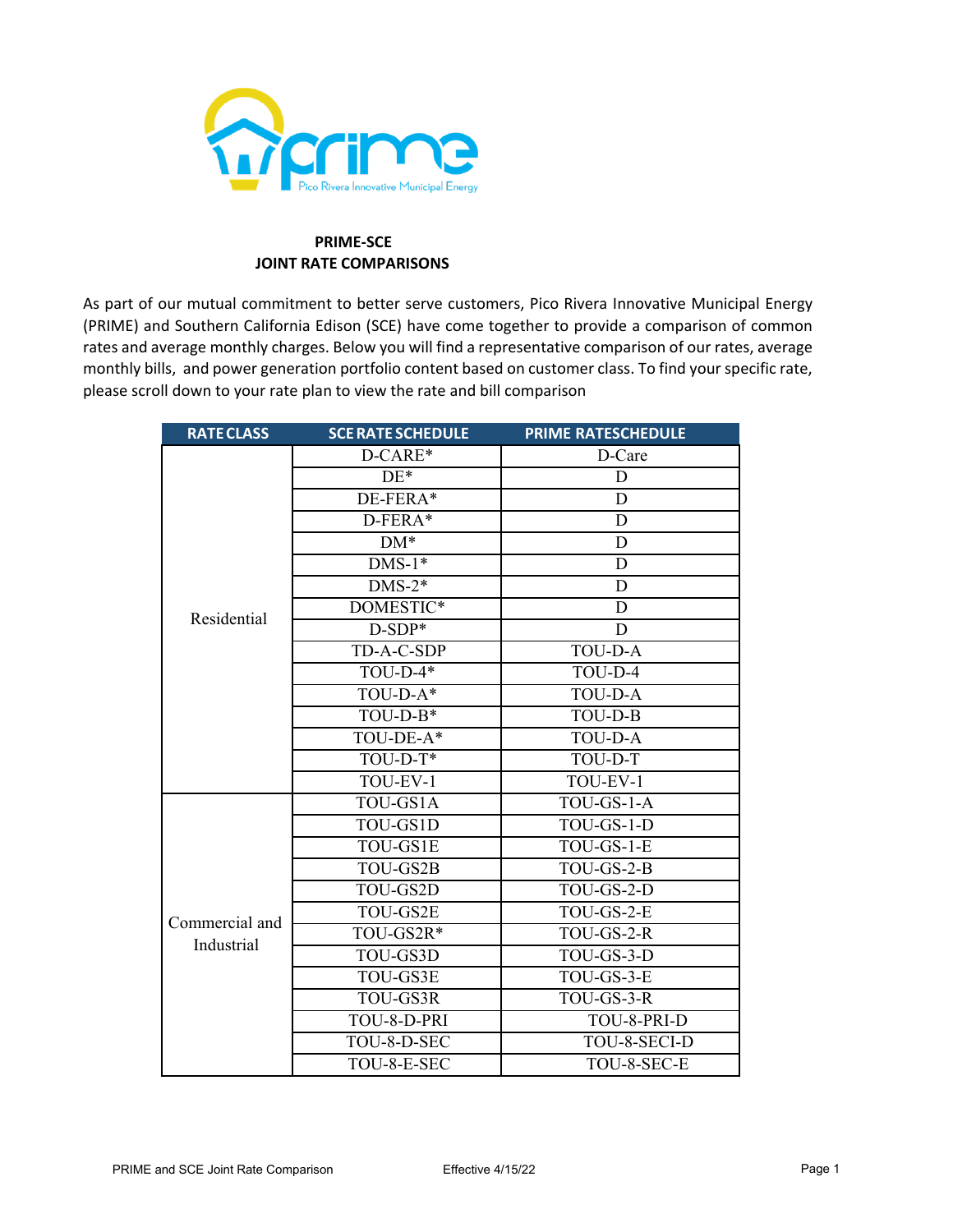

# **PRIME-SCE JOINT RATE COMPARISONS**

As part of our mutual commitment to better serve customers, Pico Rivera Innovative Municipal Energy (PRIME) and Southern California Edison (SCE) have come together to provide a comparison of common rates and average monthly charges. Below you will find a representative comparison of our rates, average monthly bills, and power generation portfolio content based on customer class. To find your specific rate, please scroll down to your rate plan to view the rate and bill comparison

| <b>RATE CLASS</b> | <b>SCE RATE SCHEDULE</b> | <b>PRIME RATESCHEDULE</b> |
|-------------------|--------------------------|---------------------------|
|                   | TOU-PA2D                 | TOU-PA-2-D                |
| Agriculture and   | TOU-PA2E                 | TOU-PA-2-E                |
| Pumping           | TOU-PA3D                 | TOU-PA-3-D                |
|                   | TOU-PA3E                 | TOU-PA-3-E                |
|                   | $AL-2$                   | $LS-1$                    |
|                   | <b>LS-1-ALLNITE</b>      | $LS-1$                    |
| Street and        | $LS-2*$                  | $LS-1$                    |
| Outdoor           | $LS-3*$                  | $LS-1$                    |
| Lighting          | $OL-1$                   | $LS-1$                    |
|                   | <b>OL-1-ALLNITE</b>      | $LS-1$                    |
|                   | $TC-1$                   | $TC-1$                    |

\* SCE rates collapsed to the root level to simplify the presentation. For example, customers on the D-FERA-SDP-O rate should use the D-FERA rate forcomparison to the CCA rate.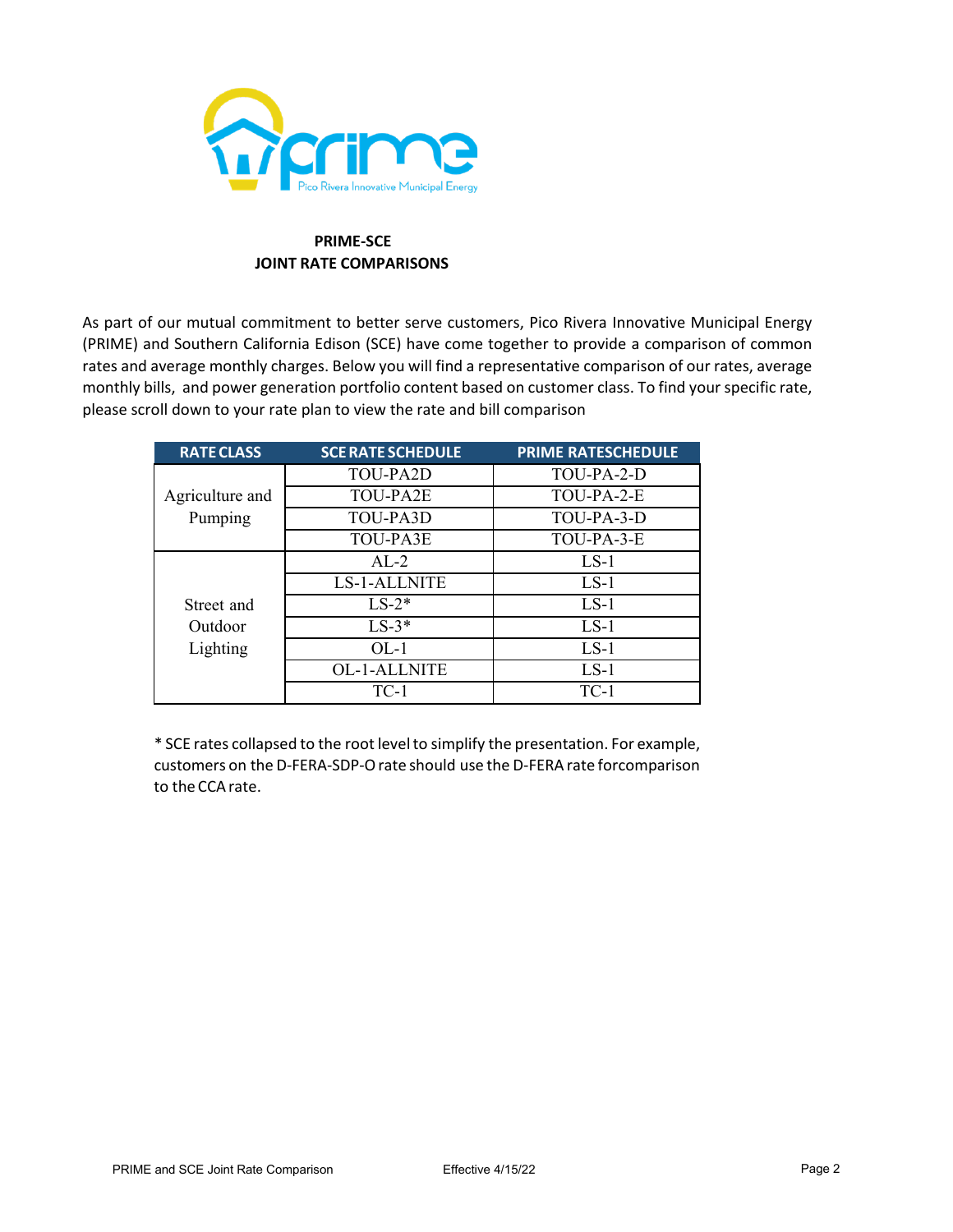| <b>RESIDENTIAL</b> |  |
|--------------------|--|
|                    |  |

| 2022 Schedule D                  |            | <b>SCE Green Rate</b> | <b>SCE Green Rate</b> | <b>PRIME Power</b> | <b>PRIME Future</b> |
|----------------------------------|------------|-----------------------|-----------------------|--------------------|---------------------|
|                                  | <b>SCE</b> | 50% Renewable         | 100% Renewable        |                    | 100% Renewable      |
| Generation Rate (\$/kWh)         | \$0.11259  | \$0.10051             | \$0.08843             | \$0.10747          | \$0.11747           |
| SCE Delivery Rate (\$/kWh)       | \$0.19506  | \$0.19506             | \$0.19506             | \$0.18854          | \$0.18854           |
| Surcharges (\$/kWh)              | <b>NA</b>  | \$0.00656             | \$0.01312             | \$0.01051          | \$0.01051           |
| Total Costs (\$/kWh)             | \$0.30765  | \$0.30213             | \$0.29661             | \$0.30652          | \$0.31652           |
| <b>Average Monthly Bill (\$)</b> | \$173.51   | \$170.40              | \$167.29              | \$172.88           | \$178.52            |

Rates are current as of April 15, 2022

\*This comparison illustrates the estimated electricity costs for a typical Schedule D residential customer within the jurisdiction of the City of Pico Rivera with an average monthly consumption of 564 kilowatt-hours (kWh). This comparison is based on billed usage from January 1, 2021 to December 31, 2021 for all applicable SCE Schedule D (non-CARE) service accounts within the jurisdiction of the City of Pico Rivera and PRIME's published rates as of March 1, 2022.

Generation Rate reflects the cost of producing or purchasing electricity to power your home. This rate will vary depending on your service provider and rate plan.

SCE Delivery Rate is a charge assessed by SCE to deliver electricity to your home. This rate depends on usage.

Surcharges represents the Cost Responsibility Surcharge (CRS) and Franchise Fee (FF) that are applicable to Community Choice Aggregation (CCA) customers. The CRS includes the Power Charge Indifference Adjustment (PCIA), which is either a charge or credit, designed to ensure that SCE's previously committed generation resource costs are not shifted to SCE's remaining customers. SCE bundled customers who participate in SCE's optional Green Rate program also pay a PCIA charge. The FF recovers taxes owed to a city in exchange for allowing SCE to utilize electrical distribution lines throughout the property of the city. SCE acts as the collection agency for the FF surcharge which is levied by cities and counties for all customers.

| <b>RESIDENTIAL</b>                |            |                       |                       |                    |                     |
|-----------------------------------|------------|-----------------------|-----------------------|--------------------|---------------------|
| <b>D-CARE</b>                     |            |                       |                       |                    |                     |
| <b>2022 Schedule D-CARE</b>       | <b>SCE</b> | <b>SCE Green Rate</b> | <b>SCE Green Rate</b> | <b>PRIME Power</b> | <b>PRIME Future</b> |
|                                   |            | 50% Renewable         | 100% Renewable        |                    | 100% Renewable      |
| Generation Rate (\$/kWh)          | \$0.11259  | \$0.10051             | \$0.08843             | \$0.10747          | \$0.11747           |
| <b>SCE Delivery Rate (\$/kWh)</b> | \$0.09548  | \$0.09548             | \$0.09548             | \$0.09548          | \$0.09548           |
| Surcharges (\$/kWh)               | <b>NA</b>  | \$0.00656             | \$0.01312             | \$0.00399          | \$0.00399           |
| Total Costs (\$/kWh)              | \$0.20807  | \$0.20255             | \$0.19703             | \$0.20694          | \$0.21694           |
| <b>Average Monthly Bill (\$)</b>  | \$117.35   | \$114.24              | \$111.12              | \$116.71           | \$122.35            |

Monthly Usage: 564kWh

Rates are current as of April 15, 2022

\*This comparison illustrates the estimated electricity costs for a typical Schedule D-CARE residential customer within the jurisdiction of the City of Pico Rivera with an average monthly consumption of 564 kilowatt-hours (kWh). This comparison is based on billed usage from January 1, 2021 to December 31, 2021 for all applicable SCE Schedule D-CARE service accounts within the jurisdiction of the City of Pico Rivera and PRIME's published rates as of March 1, 2022.

Generation Rate reflects the cost of producing or purchasing electricity to power your home. This rate will vary depending on your service provider and rate plan.

SCE Delivery Rate is a charge assessed by SCE to deliver electricity to your home. This rate depends on usage.

Surcharges represents the Cost Responsibility Surcharge (CRS) and Franchise Fee (FF) that are applicable to Community Choice Aggregation (CCA) customers. The CRS includes the Power Charge Indifference Adjustment (PCIA), which is either a charge or credit, designed to ensure that SCE's previously committed generation resource costs are not shifted to SCE's remaining customers. SCE bundled customers who participate in SCE's optional Green Rate program also pay a PCIA charge. The FF recovers taxes owed to a city in exchange for allowing SCE to utilize electrical distribution lines throughout the property of the city. SCE acts as the collection agency for the FF surcharge which is levied by cities and counties for all customers.

| <b>RESIDENTIAL</b>               |            |                       |                       |                    |                     |
|----------------------------------|------------|-----------------------|-----------------------|--------------------|---------------------|
| <b>D-FERA</b>                    |            |                       |                       |                    |                     |
| 2022 Schedule D-FERA             | <b>SCE</b> | <b>SCE Green Rate</b> | <b>SCE Green Rate</b> | <b>PRIME Power</b> | <b>PRIME Future</b> |
|                                  |            | 50% Renewable         | 100% Renewable        |                    | 100% Renewable      |
| Generation Rate (\$/kWh)         | \$0.11259  | \$0.10051             | \$0.08843             | \$0.10747          | \$0.11747           |
| SCE Delivery Rate (\$/kWh)       | \$0.13876  | \$0.13876             | \$0.13876             | \$0.13224          | \$0.13224           |
| Surcharges (\$/kWh)              | <b>NA</b>  | \$0.00656             | \$0.01312             | \$0.01051          | \$0.01051           |
| Total Costs (\$/kWh)             | \$0.25135  | \$0.24583             | \$0.24031             | \$0.25022          | \$0.26022           |
| <b>Average Monthly Bill (\$)</b> | \$141.76   | \$138.65              | \$135.53              | \$141.12           | \$146.76            |

Monthly Usage: 564kWh

Rates are current as of April 15, 2022

\*This comparison illustrates the estimated electricity costs for a typical Schedule D-FERA residential customer within the jurisdiction of the City of Pico Rivera with an average monthly consumption of 564 kilowatt-hours (kWh). This comparison is based on billed usage from January 1, 2021 to December 31, 2021 for all applicable SCE Schedule D-FERA service accounts within the jurisdiction of the City of Pico Rivera and PRIME's published rates as of March 1, 2022.

Generation Rate reflects the cost of producing or purchasing electricity to power your home. This rate will vary depending on your service provider and rate plan.

SCE Delivery Rate is a charge assessed by SCE to deliver electricity to your home. This rate depends on usage.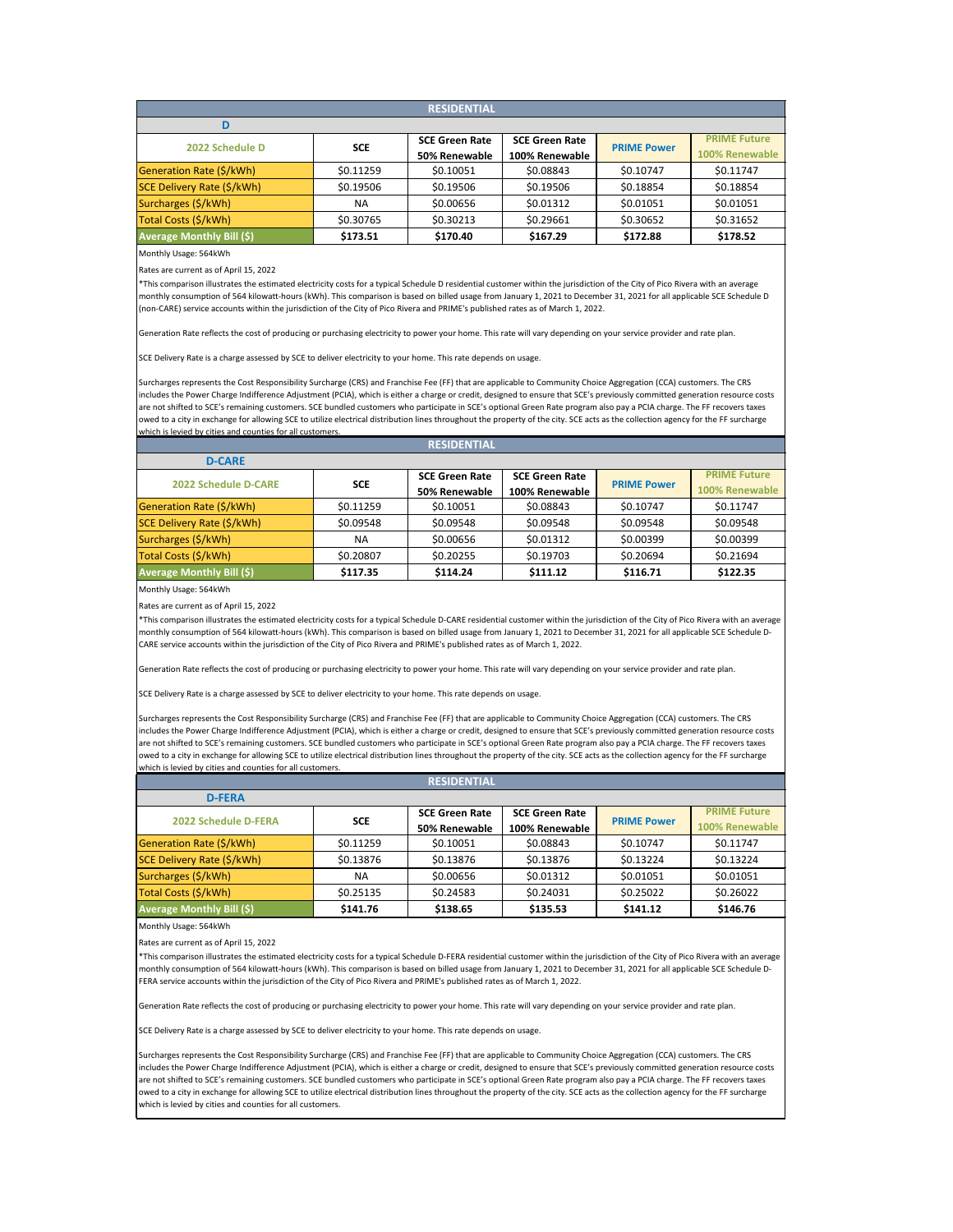| <b>RESIDENTIAL</b>               |            |                       |                       |                    |                     |
|----------------------------------|------------|-----------------------|-----------------------|--------------------|---------------------|
| <b>TOU-D-A</b>                   |            |                       |                       |                    |                     |
| 2022 Schedule TOU-D-A            | <b>SCE</b> | <b>SCE Green Rate</b> | <b>SCE Green Rate</b> | <b>PRIME Power</b> | <b>PRIME Future</b> |
|                                  |            | 50% Renewable         | 100% Renewable        |                    | 100% Renewable      |
| Generation Rate (\$/kWh)         | \$0.11399  | \$0.10191             | \$0.08983             | \$0.10884          | \$0.11884           |
| SCE Delivery Rate (\$/kWh)       | \$0.19914  | \$0.19914             | \$0.19914             | \$0.19262          | \$0.19262           |
| Surcharges (\$/kWh)              | <b>NA</b>  | \$0.00656             | \$0.01312             | \$0.01053          | \$0.01053           |
| Total Costs (\$/kWh)             | \$0.31313  | \$0.30761             | \$0.30209             | \$0.31199          | \$0.32199           |
| <b>Average Monthly Bill (\$)</b> | \$176.61   | \$173.49              | \$170.38              | \$175.96           | \$181.60            |

Rates are current as of April 15, 2022

\*This comparison illustrates the estimated electricity costs for a typical Schedule TOU-D-A residential customer within the jurisdiction of the City of Pico Rivera with an average monthly consumption of 564 kilowatt-hours (kWh). This comparison is based on billed usage from January 1, 2021 to December 31, 2021 for all applicable SCE Schedule TOU-D-A service accounts within the jurisdiction of the City of Pico Rivera and PRIME's published rates as of March 1, 2022.

Generation Rate reflects the cost of producing or purchasing electricity to power your home. This rate will vary depending on your service provider and rate plan.

SCE Delivery Rate is a charge assessed by SCE to deliver electricity to your home. This rate depends on usage.

Surcharges represents the Cost Responsibility Surcharge (CRS) and Franchise Fee (FF) that are applicable to Community Choice Aggregation (CCA) customers. The CRS includes the Power Charge Indifference Adjustment (PCIA), which is either a charge or credit, designed to ensure that SCE's previously committed generation resource costs are not shifted to SCE's remaining customers. SCE bundled customers who participate in SCE's optional Green Rate program also pay a PCIA charge. The FF recovers taxes owed to a city in exchange for allowing SCE to utilize electrical distribution lines throughout the property of the city. SCE acts as the collection agency for the FF surcharge which is levied by cities and counties for all customer

| <b>RESIDENTIAL</b>                |            |                       |                       |                    |                     |
|-----------------------------------|------------|-----------------------|-----------------------|--------------------|---------------------|
| <b>TOU-D-A-CARE</b>               |            |                       |                       |                    |                     |
| <b>2022 Schedule TOU-D-A-CARE</b> | <b>SCE</b> | <b>SCE Green Rate</b> | <b>SCE Green Rate</b> | <b>PRIME Power</b> | <b>PRIME Future</b> |
|                                   |            | 50% Renewable         | 100% Renewable        |                    | 100% Renewable      |
| <b>Generation Rate (\$/kWh)</b>   | \$0.11399  | \$0.10191             | \$0.08983             | \$0.10884          | \$0.11884           |
| SCE Delivery Rate (\$/kWh)        | \$0.09800  | \$0.09800             | \$0.09800             | \$0.09800          | \$0.09800           |
| Surcharges (\$/kWh)               | <b>NA</b>  | \$0.00656             | \$0.01312             | \$0.00401          | \$0.00401           |
| Total Costs (\$/kWh)              | \$0.21199  | \$0.20647             | \$0.20095             | \$0.21085          | \$0.22085           |
| <b>Average Monthly Bill (\$)</b>  | \$119.56   | \$116.45              | \$113.34              | \$118.92           | \$124.56            |

Monthly Usage: 564kWh

Rates are current as of April 15, 2022

\*This comparison illustrates the estimated electricity costs for a typical Schedule TOU-D-A-CARE residential customer within the jurisdiction of the City of Pico Rivera with an average monthly consumption of 564 kilowatt-hours (kWh). This comparison is based on billed usage from January 1, 2021 to December 31, 2021 for all applicable SCE Schedule TOU-D-A-CARE service accounts within the jurisdiction of the City of Pico Rivera and PRIME's published rates as of March 1, 2022.

Generation Rate reflects the cost of producing or purchasing electricity to power your home. This rate will vary depending on your service provider and rate plan.

SCE Delivery Rate is a charge assessed by SCE to deliver electricity to your home. This rate depends on usage.

Surcharges represents the Cost Responsibility Surcharge (CRS) and Franchise Fee (FF) that are applicable to Community Choice Aggregation (CCA) customers. The CRS includes the Power Charge Indifference Adjustment (PCIA), which is either a charge or credit, designed to ensure that SCE's previously committed generation resource costs are not shifted to SCE's remaining customers. SCE bundled customers who participate in SCE's optional Green Rate program also pay a PCIA charge. The FF recovers taxes owed to a city in exchange for allowing SCE to utilize electrical distribution lines throughout the property of the city. SCE acts as the collection agency for the FF surcharge which is levied by cities and counties for all customers.

|                                  |            | <b>RESIDENTIAL</b>    |                       |                    |                       |
|----------------------------------|------------|-----------------------|-----------------------|--------------------|-----------------------|
| <b>TOU-D-A-FERA</b>              |            |                       |                       |                    |                       |
| 2022 Schedule TOU-D-A-FERA       | <b>SCE</b> | <b>SCE Green Rate</b> | <b>SCE Green Rate</b> | <b>PRIME Power</b> | <b>PRIME Future</b>   |
|                                  |            | 50% Renewable         | 100% Renewable        |                    | <b>100% Renewable</b> |
| Generation Rate (\$/kWh)         | \$0.11399  | \$0.10191             | \$0.08983             | \$0.10884          | \$0.11884             |
| SCE Delivery Rate (\$/kWh)       | \$0.14184  | \$0.14184             | \$0.14184             | \$0.13532          | \$0.13532             |
| Surcharges (\$/kWh)              | <b>NA</b>  | \$0.00656             | \$0.01312             | \$0.01053          | \$0.01053             |
| Total Costs (\$/kWh)             | \$0.25583  | \$0.25031             | \$0.24479             | \$0.25469          | \$0.26469             |
| <b>Average Monthly Bill (\$)</b> | \$144.29   | \$141.17              | \$138.06              | \$143.65           | \$149.29              |

Monthly Usage: 564kWh

Rates are current as of April 15, 2022

which is levied by cities and counties for all customers

\*This comparison illustrates the estimated electricity costs for a typical Schedule TOU-D-A-FERA residential customer within the jurisdiction of the City of Pico Rivera with an average monthly consumption of 564 kilowatt-hours (kWh). This comparison is based on billed usage from January 1, 2021 to December 31, 2021 for all applicable SCE Schedule TOU-D-A-FERA service accounts within the jurisdiction of the City of Pico Rivera and PRIME's published rates as of March 1, 2022.

Generation Rate reflects the cost of producing or purchasing electricity to power your home. This rate will vary depending on your service provider and rate plan.

SCE Delivery Rate is a charge assessed by SCE to deliver electricity to your home. This rate depends on usage.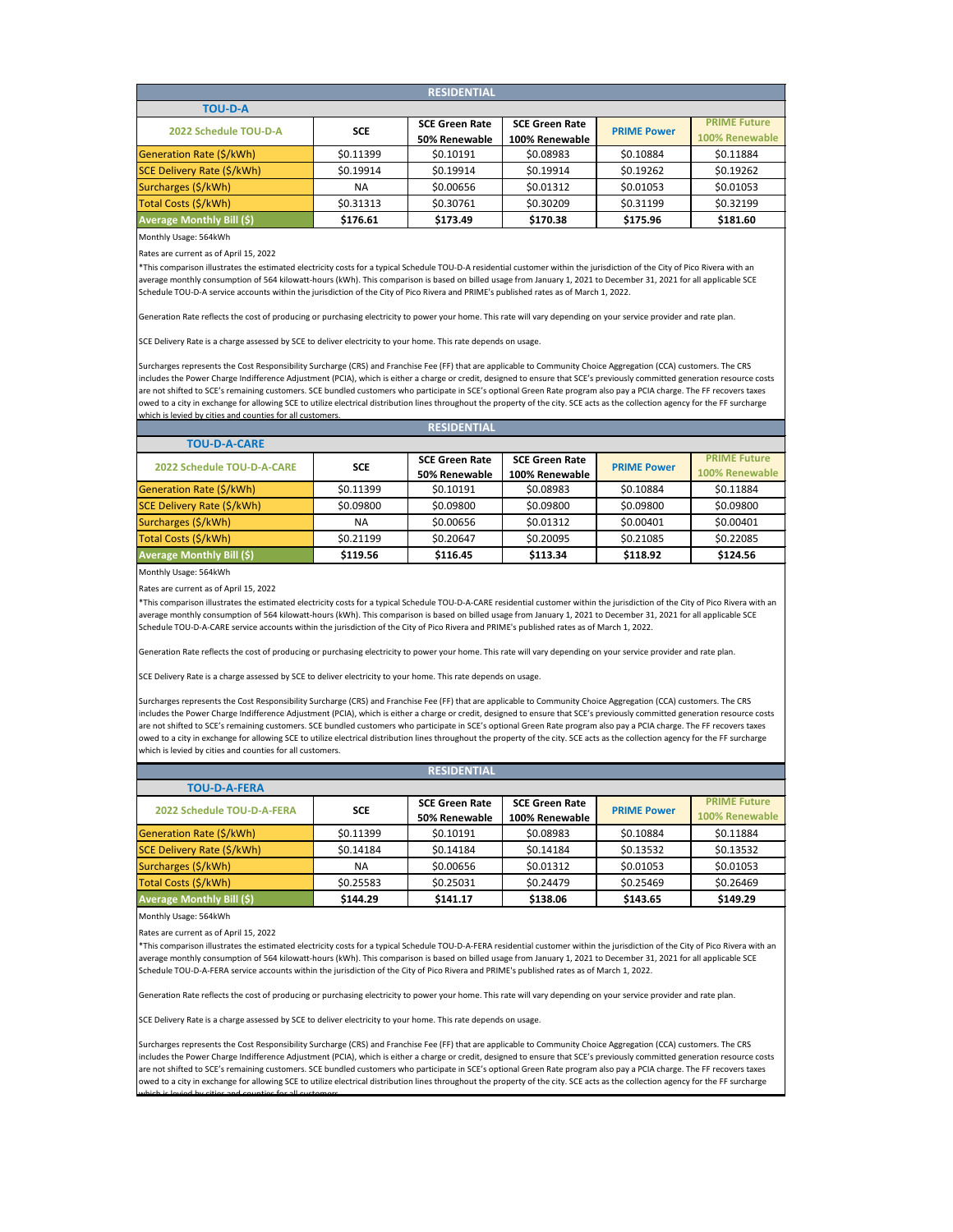| <b>RESIDENTIAL</b>               |            |                       |                       |                    |                     |
|----------------------------------|------------|-----------------------|-----------------------|--------------------|---------------------|
| <b>TOU-D-B</b>                   |            |                       |                       |                    |                     |
| 2022 Schedule TOU-D-B            | <b>SCE</b> | <b>SCE Green Rate</b> | <b>SCE Green Rate</b> | <b>PRIME Power</b> | <b>PRIME Future</b> |
|                                  |            | 50% Renewable         | 100% Renewable        |                    | 100% Renewable      |
| Generation Rate (\$/kWh)         | \$0.11490  | \$0.10282             | \$0.09074             | \$0.10974          | \$0.11974           |
| SCE Delivery Rate (\$/kWh)       | \$0.19796  | \$0.19796             | \$0.19796             | \$0.19144          | \$0.19144           |
| Surcharges (\$/kWh)              | <b>NA</b>  | \$0.00656             | \$0.01312             | \$0.01053          | \$0.01053           |
| Total Costs (\$/kWh)             | \$0.31286  | \$0.30734             | \$0.30182             | \$0.31171          | \$0.32171           |
| <b>Average Monthly Bill (\$)</b> | \$176.45   | \$173.34              | \$170.23              | \$175.80           | \$181.44            |

Rates are current as of April 15, 2022

\*This comparison illustrates the estimated electricity costs for a typical Schedule TOU-D-B residential customer within the jurisdiction of the City of Pico Rivera with an average monthly consumption of 564 kilowatt-hours (kWh). This comparison is based on billed usage from January 1, 2021 to December 31, 2021 for all applicable SCE Schedule TOU-D-B service accounts within the jurisdiction of the City of Pico Rivera and PRIME's published rates as of March 1, 2022.

Generation Rate reflects the cost of producing or purchasing electricity to power your home. This rate will vary depending on your service provider and rate plan.

SCE Delivery Rate is a charge assessed by SCE to deliver electricity to your home. This rate depends on usage.

Surcharges represents the Cost Responsibility Surcharge (CRS) and Franchise Fee (FF) that are applicable to Community Choice Aggregation (CCA) customers. The CRS includes the Power Charge Indifference Adjustment (PCIA), which is either a charge or credit, designed to ensure that SCE's previously committed generation resource costs are not shifted to SCE's remaining customers. SCE bundled customers who participate in SCE's optional Green Rate program also pay a PCIA charge. The FF recovers taxes owed to a city in exchange for allowing SCE to utilize electrical distribution lines throughout the property of the city. SCE acts as the collection agency for the FF surcharge which is levied by cities and counties for all customers.

| <b>RESIDENTIAL</b>                |            |                       |                       |                    |                     |
|-----------------------------------|------------|-----------------------|-----------------------|--------------------|---------------------|
| <b>TOU-D-B-CARE</b>               |            |                       |                       |                    |                     |
| <b>2022 Schedule TOU-D-B-CARE</b> |            | <b>SCE Green Rate</b> | <b>SCE Green Rate</b> |                    | <b>PRIME Future</b> |
|                                   | <b>SCE</b> | 50% Renewable         | 100% Renewable        | <b>PRIME Power</b> | 100% Renewable      |
| Generation Rate (\$/kWh)          | \$0.11490  | \$0.10282             | \$0.09074             | \$0.10974          | \$0.11974           |
| SCE Delivery Rate (\$/kWh)        | \$0.09689  | \$0.09689             | \$0.09689             | \$0.09689          | \$0.09689           |
| Surcharges (\$/kWh)               | <b>NA</b>  | \$0.00656             | \$0.01312             | \$0.00401          | \$0.00401           |
| Total Costs (\$/kWh)              | \$0.21179  | \$0.20627             | \$0.20075             | \$0.21064          | \$0.22064           |
| <b>Average Monthly Bill (\$)</b>  | \$119.45   | \$116.34              | \$113.22              | \$118.80           | \$124.44            |

Monthly Usage: 564kWh

Rates are current as of April 15, 2022

\*This comparison illustrates the estimated electricity costs for a typical Schedule TOU-D-B-CARE residential customer within the jurisdiction of the City of Pico Rivera with an average monthly consumption of 564 kilowatt-hours (kWh). This comparison is based on billed usage from January 1, 2021 to December 31, 2021 for all applicable SCE Schedule TOU-D-B-CARE service accounts within the jurisdiction of the City of Pico Rivera and PRIME's published rates as of March 1, 2022.

Generation Rate reflects the cost of producing or purchasing electricity to power your home. This rate will vary depending on your service provider and rate plan.

SCE Delivery Rate is a charge assessed by SCE to deliver electricity to your home. This rate depends on usage.

Surcharges represents the Cost Responsibility Surcharge (CRS) and Franchise Fee (FF) that are applicable to Community Choice Aggregation (CCA) customers. The CRS includes the Power Charge Indifference Adjustment (PCIA), which is either a charge or credit, designed to ensure that SCE's previously committed generation resource costs are not shifted to SCE's remaining customers. SCE bundled customers who participate in SCE's optional Green Rate program also pay a PCIA charge. The FF recovers taxes owed to a city in exchange for allowing SCE to utilize electrical distribution lines throughout the property of the city. SCE acts as the collection agency for the FF surcharge which is levied by cities and counties for all customers.

|                                   |            | <b>RESIDENTIAL</b>    |                       |                    |                     |
|-----------------------------------|------------|-----------------------|-----------------------|--------------------|---------------------|
| <b>TOU-D-B-FERA</b>               |            |                       |                       |                    |                     |
| <b>2022 Schedule TOU-D-B-FERA</b> | <b>SCE</b> | <b>SCE Green Rate</b> | <b>SCE Green Rate</b> | <b>PRIME Power</b> | <b>PRIME Future</b> |
|                                   |            | 50% Renewable         | 100% Renewable        |                    | 100% Renewable      |
| Generation Rate (\$/kWh)          | \$0.11490  | \$0.10282             | \$0.09074             | \$0.10974          | \$0.11974           |
| SCE Delivery Rate (\$/kWh)        | \$0.14070  | \$0.14070             | \$0.14070             | \$0.13418          | \$0.13418           |
| Surcharges (\$/kWh)               | <b>NA</b>  | \$0.00656             | \$0.01312             | \$0.01053          | \$0.01053           |
| Total Costs (\$/kWh)              | \$0.25560  | \$0.25008             | \$0.24456             | \$0.25445          | \$0.26445           |
| <b>Average Monthly Bill (\$)</b>  | \$144.16   | \$141.05              | \$137.93              | \$143.51           | \$149.15            |

Monthly Usage: 564kWh

Rates are current as of April 15, 2022

\*This comparison illustrates the estimated electricity costs for a typical Schedule TOU-D-B-FERA residential customer within the jurisdiction of the City of Pico Rivera with an average monthly consumption of 564 kilowatt-hours (kWh). This comparison is based on billed usage from January 1, 2021 to December 31, 2021 for all applicable SCE Schedule TOU-D-B-FERA service accounts within the jurisdiction of the City of Pico Rivera and PRIME's published rates as of March 1, 2022.

Generation Rate reflects the cost of producing or purchasing electricity to power your home. This rate will vary depending on your service provider and rate plan.

SCE Delivery Rate is a charge assessed by SCE to deliver electricity to your home. This rate depends on usage.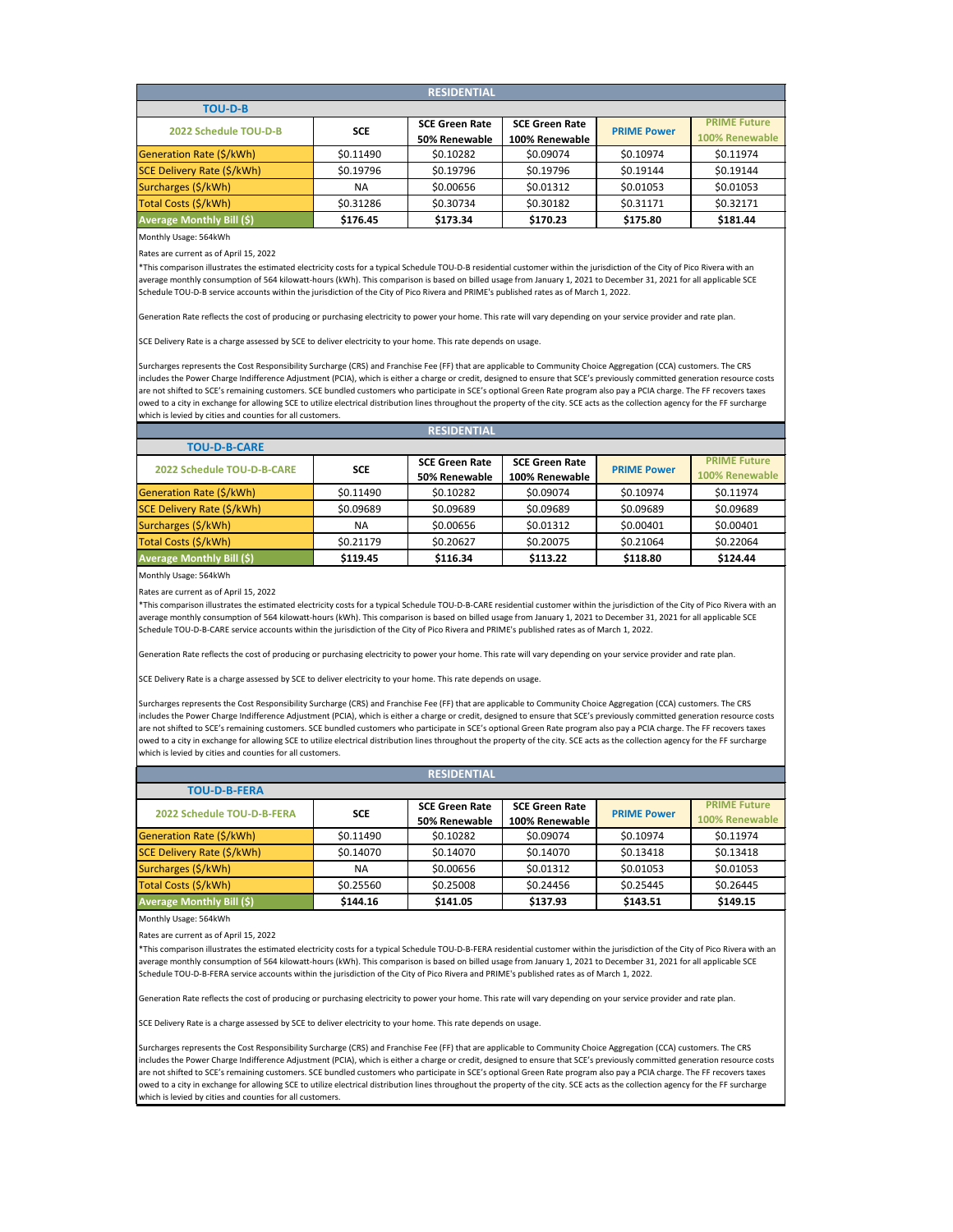| <b>RESIDENTIAL</b>               |            |                       |                       |                    |                     |  |  |  |
|----------------------------------|------------|-----------------------|-----------------------|--------------------|---------------------|--|--|--|
| <b>TOU-D-T</b>                   |            |                       |                       |                    |                     |  |  |  |
| 2022 Schedule TOU-D-T            | <b>SCE</b> | <b>SCE Green Rate</b> | <b>SCE Green Rate</b> | <b>PRIME Power</b> | <b>PRIME Future</b> |  |  |  |
|                                  |            | 50% Renewable         | 100% Renewable        |                    | 100% Renewable      |  |  |  |
| Generation Rate (\$/kWh)         | \$0.11468  | \$0.10260             | \$0.09052             | \$0.10953          | \$0.11953           |  |  |  |
| SCE Delivery Rate (\$/kWh)       | \$0.19331  | \$0.19331             | \$0.19331             | \$0.18679          | \$0.18679           |  |  |  |
| Surcharges (\$/kWh)              | <b>NA</b>  | \$0.00656             | \$0.01312             | \$0.01053          | \$0.01053           |  |  |  |
| Total Costs (\$/kWh)             | \$0.30799  | \$0.30247             | \$0.29695             | \$0.30685          | \$0.31685           |  |  |  |
| <b>Average Monthly Bill (\$)</b> | \$173.71   | \$170.59              | \$167.48              | \$173.06           | \$178.70            |  |  |  |

Rates are current as of April 15, 2022

\*This comparison illustrates the estimated electricity costs for a typical Schedule TOU-D-T residential customer within the jurisdiction of the City of Pico Rivera with an average monthly consumption of 564 kilowatt-hours (kWh). This comparison is based on billed usage from January 1, 2021 to December 31, 2021 for all applicable SCE Schedule TOU-D-T service accounts within the jurisdiction of the City of Pico Rivera and PRIME's published rates as of March 1, 2022.

Generation Rate reflects the cost of producing or purchasing electricity to power your home. This rate will vary depending on your service provider and rate plan.

SCE Delivery Rate is a charge assessed by SCE to deliver electricity to your home. This rate depends on usage.

Surcharges represents the Cost Responsibility Surcharge (CRS) and Franchise Fee (FF) that are applicable to Community Choice Aggregation (CCA) customers. The CRS includes the Power Charge Indifference Adjustment (PCIA), which is either a charge or credit, designed to ensure that SCE's previously committed generation resource costs are not shifted to SCE's remaining customers. SCE bundled customers who participate in SCE's optional Green Rate program also pay a PCIA charge. The FF recovers taxes owed to a city in exchange for allowing SCE to utilize electrical distribution lines throughout the property of the city. SCE acts as the collection agency for the FF surcharge which is levied by cities and counties for all customers.

| <b>RESIDENTIAL</b>                |            |                       |                       |                    |                     |  |  |  |  |
|-----------------------------------|------------|-----------------------|-----------------------|--------------------|---------------------|--|--|--|--|
| <b>TOU-D-T-CARE</b>               |            |                       |                       |                    |                     |  |  |  |  |
| <b>2022 Schedule TOU-D-T-CARE</b> | <b>SCE</b> | <b>SCE Green Rate</b> | <b>SCE Green Rate</b> | <b>PRIME Power</b> | <b>PRIME Future</b> |  |  |  |  |
|                                   |            | 50% Renewable         | 100% Renewable        |                    | 100% Renewable      |  |  |  |  |
| Generation Rate (\$/kWh)          | \$0.11468  | \$0.10260             | \$0.09052             | \$0.10953          | \$0.11953           |  |  |  |  |
| SCE Delivery Rate (\$/kWh)        | \$0.09363  | \$0.09363             | \$0.09363             | \$0.09363          | \$0.09363           |  |  |  |  |
| Surcharges (\$/kWh)               | ΝA         | \$0.00656             | \$0.01312             | \$0.00401          | \$0.00401           |  |  |  |  |
| Total Costs (\$/kWh)              | \$0.20831  | \$0.20279             | \$0.19727             | \$0.20717          | \$0.21717           |  |  |  |  |
| <b>Average Monthly Bill (\$)</b>  | \$117.49   | \$114.37              | \$111.26              | \$116.84           | \$122.48            |  |  |  |  |

Monthly Usage: 564kWh

Rates are current as of April 15, 2022

\*This comparison illustrates the estimated electricity costs for a typical Schedule TOU-D-T-CARE residential customer within the jurisdiction of the City of Pico Rivera with an average monthly consumption of 564 kilowatt-hours (kWh). This comparison is based on billed usage from January 1, 2021 to December 31, 2021 for all applicable SCE Schedule TOU-D-T-CARE service accounts within the jurisdiction of the City of Pico Rivera and PRIME's published rates as of March 1, 2022.

Generation Rate reflects the cost of producing or purchasing electricity to power your home. This rate will vary depending on your service provider and rate plan.

SCE Delivery Rate is a charge assessed by SCE to deliver electricity to your home. This rate depends on usage.

Surcharges represents the Cost Responsibility Surcharge (CRS) and Franchise Fee (FF) that are applicable to Community Choice Aggregation (CCA) customers. The CRS includes the Power Charge Indifference Adjustment (PCIA), which is either a charge or credit, designed to ensure that SCE's previously committed generation resource costs are not shifted to SCE's remaining customers. SCE bundled customers who participate in SCE's optional Green Rate program also pay a PCIA charge. The FF recovers taxes owed to a city in exchange for allowing SCE to utilize electrical distribution lines throughout the property of the city. SCE acts as the collection agency for the FF surcharge which is levied by cities and counties for all customers.

| <b>RESIDENTIAL</b>               |            |                       |                       |                    |                     |  |  |  |
|----------------------------------|------------|-----------------------|-----------------------|--------------------|---------------------|--|--|--|
| <b>TOU-D-4</b>                   |            |                       |                       |                    |                     |  |  |  |
| 2022 Schedule TOU-D-4            | <b>SCE</b> | <b>SCE Green Rate</b> | <b>SCE Green Rate</b> | <b>PRIME Power</b> | <b>PRIME Future</b> |  |  |  |
|                                  |            | 50% Renewable         | 100% Renewable        |                    | 100% Renewable      |  |  |  |
| <b>Generation Rate (\$/kWh)</b>  | \$0.11221  | \$0.10013             | \$0.08805             | \$0.10709          | \$0.11709           |  |  |  |
| SCE Delivery Rate (\$/kWh)       | \$0.19661  | \$0.19661             | \$0.19661             | \$0.19009          | \$0.19009           |  |  |  |
| Surcharges (\$/kWh)              | <b>NA</b>  | \$0.00656             | \$0.01312             | \$0.01051          | \$0.01051           |  |  |  |
| Total Costs (\$/kWh)             | \$0.30882  | \$0.30330             | \$0.29778             | \$0.30769          | \$0.31769           |  |  |  |
| <b>Average Monthly Bill (\$)</b> | \$174.17   | \$171.06              | \$167.95              | \$173.54           | \$179.18            |  |  |  |

Monthly Usage: 564kWh

Rates are current as of April 15, 2022

\*This comparison illustrates the estimated electricity costs for a typical Schedule TOU-D-4 residential customer within the jurisdiction of the City of Pico Rivera with an average monthly consumption of 564 kilowatt-hours (kWh). This comparison is based on billed usage from January 1, 2021 to December 31, 2021 for all applicable SCE Schedule TOU-D-4 service accounts within the jurisdiction of the City of Pico Rivera and PRIME's published rates as of March 1, 2022.

Generation Rate reflects the cost of producing or purchasing electricity to power your home. This rate will vary depending on your service provider and rate plan.

SCE Delivery Rate is a charge assessed by SCE to deliver electricity to your home. This rate depends on usage.

Surcharges represents the Cost Responsibility Surcharge (CRS) and Franchise Fee (FF) that are applicable to Community Choice Aggregation (CCA) customers. The CRS includes the Power Charge Indifference Adjustment (PCIA), which is either a charge or credit, designed to ensure that SCE's previously committed generation resource costs are not shifted to SCE's remaining customers. SCE bundled customers who participate in SCE's optional Green Rate program also pay a PCIA charge. The FF recovers taxes owed to a city in exchange for allowing SCE to utilize electrical distribution lines throughout the property of the city. SCE acts as the collection agency for the FF surcharge which is levied by cities and counties for all customers.

**RESIDENTIAL**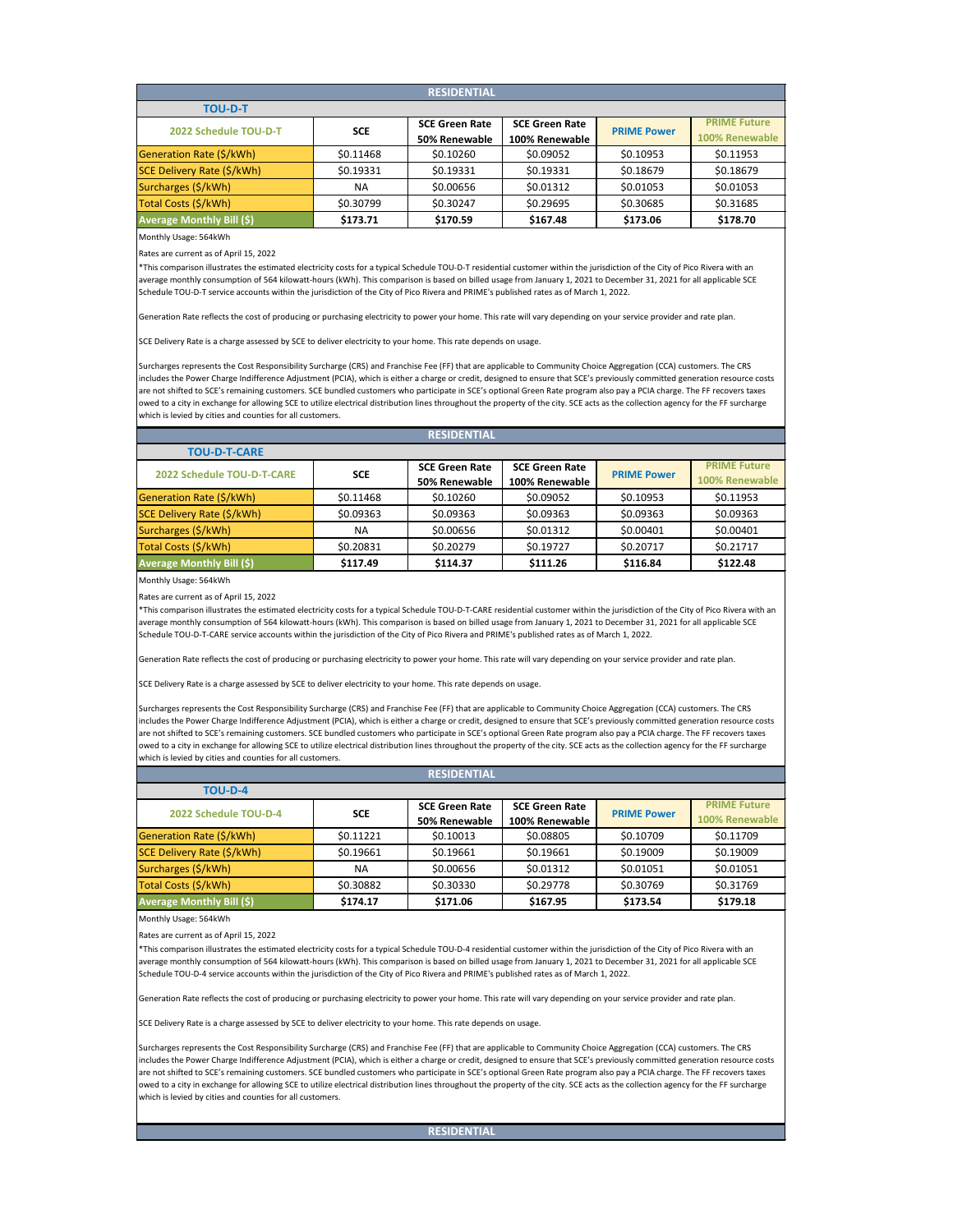| <b>TOU-D-4-CARE</b>              |            |                                        |                                         |                    |                                       |
|----------------------------------|------------|----------------------------------------|-----------------------------------------|--------------------|---------------------------------------|
| 2022 Schedule TOU-D-4-CARE       | <b>SCE</b> | <b>SCE Green Rate</b><br>50% Renewable | <b>SCE Green Rate</b><br>100% Renewable | <b>PRIME Power</b> | <b>PRIME Future</b><br>100% Renewable |
| Generation Rate (\$/kWh)         | \$0.11221  | \$0.10013                              | \$0.08805                               | \$0.10709          | \$0.11709                             |
| SCE Delivery Rate (\$/kWh)       | \$0.09670  | \$0.09670                              | \$0.09670                               | \$0.09670          | \$0.09670                             |
| Surcharges (\$/kWh)              | NA.        | \$0.00656                              | \$0.01312                               | \$0.00399          | \$0.00399                             |
| Total Costs (\$/kWh)             | \$0.20891  | \$0.20339                              | \$0.19787                               | \$0.20778          | \$0.21778                             |
| <b>Average Monthly Bill (\$)</b> | \$117.83   | \$114.71                               | \$111.60                                | \$117.19           | \$122.83                              |

Rates are current as of April 15, 2022

\*This comparison illustrates the estimated electricity costs for a typical Schedule TOU-D-4-CARE residential customer within the jurisdiction of the City of Pico Rivera with an average monthly consumption of 564 kilowatt-hours (kWh). This comparison is based on billed usage from January 1, 2021 to December 31, 2021 for all applicable SCE Schedule TOU-D-4-CARE service accounts within the jurisdiction of the City of Pico Rivera and PRIME's published rates as of March 1, 2022.

Generation Rate reflects the cost of producing or purchasing electricity to power your home. This rate will vary depending on your service provider and rate plan.

SCE Delivery Rate is a charge assessed by SCE to deliver electricity to your home. This rate depends on usage.

Surcharges represents the Cost Responsibility Surcharge (CRS) and Franchise Fee (FF) that are applicable to Community Choice Aggregation (CCA) customers. The CRS includes the Power Charge Indifference Adjustment (PCIA), which is either a charge or credit, designed to ensure that SCE's previously committed generation resource costs are not shifted to SCE's remaining customers. SCE bundled customers who participate in SCE's optional Green Rate program also pay a PCIA charge. The FF recovers taxes owed to a city in exchange for allowing SCE to utilize electrical distribution lines throughout the property of the city. SCE acts as the collection agency for the FF surcharge which is levied by cities and counties for all customers.

| <b>RESIDENTIAL</b>               |            |                       |                       |                    |                     |  |  |  |
|----------------------------------|------------|-----------------------|-----------------------|--------------------|---------------------|--|--|--|
| <b>TOU-D-4-FERA</b>              |            |                       |                       |                    |                     |  |  |  |
| 2022 Schedule TOU-D-4-FERA       |            | <b>SCE Green Rate</b> | <b>SCE Green Rate</b> | <b>PRIME Power</b> | <b>PRIME Future</b> |  |  |  |
|                                  | <b>SCE</b> | 50% Renewable         | 100% Renewable        |                    | 100% Renewable      |  |  |  |
| Generation Rate (\$/kWh)         | \$0.11221  | \$0.10013             | \$0.08805             | \$0.10709          | \$0.11709           |  |  |  |
| SCE Delivery Rate (\$/kWh)       | \$0.14009  | \$0.14009             | \$0.14009             | \$0.13357          | \$0.13357           |  |  |  |
| Surcharges (\$/kWh)              | <b>NA</b>  | \$0.00656             | \$0.01312             | \$0.01051          | \$0.01051           |  |  |  |
| Total Costs (\$/kWh)             | \$0.25230  | \$0.24678             | \$0.24126             | \$0.25117          | \$0.26117           |  |  |  |
| <b>Average Monthly Bill (\$)</b> | \$142.30   | \$139.18              | \$136.07              | \$141.66           | \$147.30            |  |  |  |

Monthly Usage: 564kWh

Rates are current as of April 15, 2022

\*This comparison illustrates the estimated electricity costs for a typical Schedule TOU-D-4-FERA residential customer within the jurisdiction of the City of Pico Rivera with an average monthly consumption of 564 kilowatt-hours (kWh). This comparison is based on billed usage from January 1, 2021 to December 31, 2021 for all applicable SCE Schedule TOU-D-4-FERA service accounts within the jurisdiction of the City of Pico Rivera and PRIME's published rates as of March 1, 2022.

Generation Rate reflects the cost of producing or purchasing electricity to power your home. This rate will vary depending on your service provider and rate plan.

#### SCE Delivery Rate is a charge assessed by SCE to deliver electricity to your home. This rate depends on usage.

Surcharges represents the Cost Responsibility Surcharge (CRS) and Franchise Fee (FF) that are applicable to Community Choice Aggregation (CCA) customers. The CRS includes the Power Charge Indifference Adjustment (PCIA), which is either a charge or credit, designed to ensure that SCE's previously committed generation resource costs are not shifted to SCE's remaining customers. SCE bundled customers who participate in SCE's optional Green Rate program also pay a PCIA charge. The FF recovers taxes owed to a city in exchange for allowing SCE to utilize electrical distribution lines throughout the property of the city. SCE acts as the collection agency for the FF surcharge which is levied by cities and counties for all customers.

| <b>RESIDENTIAL</b>               |            |                       |                       |                    |                     |  |  |
|----------------------------------|------------|-----------------------|-----------------------|--------------------|---------------------|--|--|
| <b>TOU-D-5</b>                   |            |                       |                       |                    |                     |  |  |
| 2022 Schedule TOU-D-5            | <b>SCE</b> | <b>SCE Green Rate</b> | <b>SCE Green Rate</b> | <b>PRIME Power</b> | <b>PRIME Future</b> |  |  |
|                                  |            | 50% Renewable         | 100% Renewable        |                    | 100% Renewable      |  |  |
| Generation Rate (\$/kWh)         | \$0.11201  | \$0.09993             | \$0.08785             | \$0.10690          | \$0.11690           |  |  |
| SCE Delivery Rate (\$/kWh)       | \$0.19686  | \$0.19686             | \$0.19686             | \$0.19034          | \$0.19034           |  |  |
| Surcharges (\$/kWh)              | ΝA         | \$0.00656             | \$0.01312             | \$0.01051          | \$0.01051           |  |  |
| Total Costs (\$/kWh)             | \$0.30887  | \$0.30335             | \$0.29783             | \$0.30775          | \$0.31775           |  |  |
| <b>Average Monthly Bill (\$)</b> | \$174.20   | \$171.09              | \$167.98              | \$173.57           | \$179.21            |  |  |

Monthly Usage: 564kWh

Rates are current as of April 15, 2022

\*This comparison illustrates the estimated electricity costs for a typical Schedule TOU-D-5 residential customer within the jurisdiction of the City of Pico Rivera with an average monthly consumption of 564 kilowatt-hours (kWh). This comparison is based on billed usage from January 1, 2021 to December 31, 2021 for all applicable SCE Schedule TOU-D-5 service accounts within the jurisdiction of the City of Pico Rivera and PRIME's published rates as of March 1, 2022.

Generation Rate reflects the cost of producing or purchasing electricity to power your home. This rate will vary depending on your service provider and rate plan.

SCE Delivery Rate is a charge assessed by SCE to deliver electricity to your home. This rate depends on usage.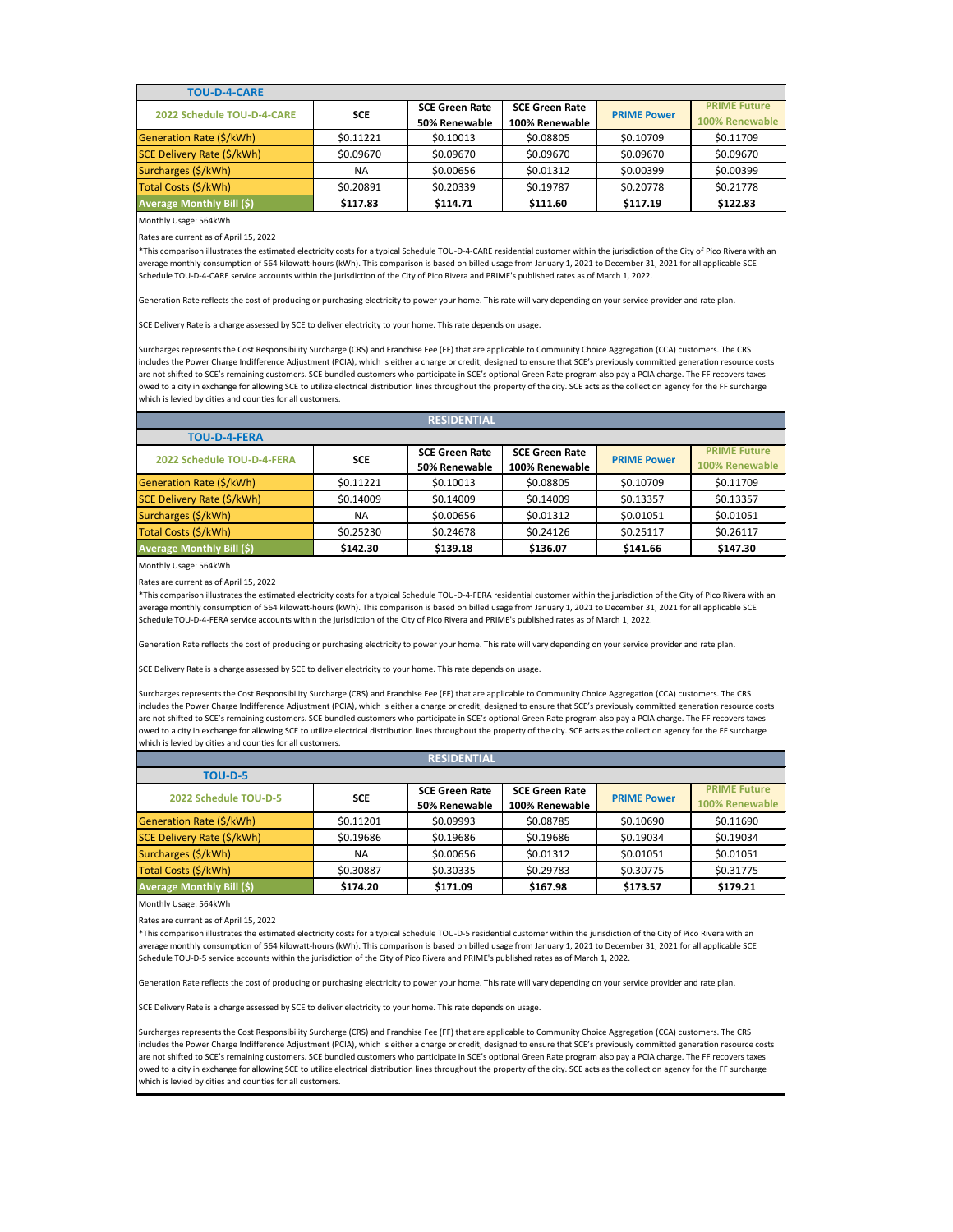| <b>RESIDENTIAL</b>               |            |                       |                       |                    |                     |  |  |  |
|----------------------------------|------------|-----------------------|-----------------------|--------------------|---------------------|--|--|--|
| <b>TOU-D-5-CARE</b>              |            |                       |                       |                    |                     |  |  |  |
| 2022 Schedule TOU-D-5-CARE       | <b>SCE</b> | <b>SCE Green Rate</b> | <b>SCE Green Rate</b> | <b>PRIME Power</b> | <b>PRIME Future</b> |  |  |  |
|                                  |            | 50% Renewable         | 100% Renewable        |                    | 100% Renewable      |  |  |  |
| Generation Rate (\$/kWh)         | \$0.11201  | \$0.09993             | \$0.08785             | \$0.10690          | \$0.11690           |  |  |  |
| SCE Delivery Rate (\$/kWh)       | \$0.09693  | \$0.09693             | \$0.09693             | \$0.09693          | \$0.09693           |  |  |  |
| Surcharges (\$/kWh)              | <b>NA</b>  | \$0.00656             | \$0.01312             | \$0.00399          | \$0.00399           |  |  |  |
| Total Costs (\$/kWh)             | \$0.20894  | \$0.20342             | \$0.19790             | \$0.20782          | \$0.21782           |  |  |  |
| <b>Average Monthly Bill (\$)</b> | \$117.84   | \$114.73              | \$111.62              | \$117.21           | \$122.85            |  |  |  |

Rates are current as of April 15, 2022

\*This comparison illustrates the estimated electricity costs for a typical Schedule TOU-D-5-CARE residential customer within the jurisdiction of the City of Pico Rivera with an average monthly consumption of 564 kilowatt-hours (kWh). This comparison is based on billed usage from January 1, 2021 to December 31, 2021 for all applicable SCE Schedule TOU-D-5-CARE service accounts within the jurisdiction of the City of Pico Rivera and PRIME's published rates as of March 1, 2022.

Generation Rate reflects the cost of producing or purchasing electricity to power your home. This rate will vary depending on your service provider and rate plan.

SCE Delivery Rate is a charge assessed by SCE to deliver electricity to your home. This rate depends on usage.

Surcharges represents the Cost Responsibility Surcharge (CRS) and Franchise Fee (FF) that are applicable to Community Choice Aggregation (CCA) customers. The CRS includes the Power Charge Indifference Adjustment (PCIA), which is either a charge or credit, designed to ensure that SCE's previously committed generation resource costs are not shifted to SCE's remaining customers. SCE bundled customers who participate in SCE's optional Green Rate program also pay a PCIA charge. The FF recovers taxes owed to a city in exchange for allowing SCE to utilize electrical distribution lines throughout the property of the city. SCE acts as the collection agency for the FF surcharge which is levied by cities and counties for all customers.

| <b>RESIDENTIAL</b>               |            |                       |                       |                    |                     |  |  |  |
|----------------------------------|------------|-----------------------|-----------------------|--------------------|---------------------|--|--|--|
| <b>TOU-D-5-FERA</b>              |            |                       |                       |                    |                     |  |  |  |
| 2022 Schedule TOU-D-5-FERA       | <b>SCE</b> | <b>SCE Green Rate</b> | <b>SCE Green Rate</b> | <b>PRIME Power</b> | <b>PRIME Future</b> |  |  |  |
|                                  |            | 50% Renewable         | 100% Renewable        |                    | 100% Renewable      |  |  |  |
| Generation Rate (\$/kWh)         | \$0.11201  | \$0.09993             | \$0.08785             | \$0.10690          | \$0.11690           |  |  |  |
| SCE Delivery Rate (\$/kWh)       | \$0.14034  | \$0.14034             | \$0.14034             | \$0.13382          | \$0.13382           |  |  |  |
| Surcharges (\$/kWh)              | NA         | \$0.00656             | \$0.01312             | \$0.01051          | \$0.01051           |  |  |  |
| Total Costs (\$/kWh)             | \$0.25235  | \$0.24683             | \$0.24131             | \$0.25123          | \$0.26123           |  |  |  |
| <b>Average Monthly Bill (\$)</b> | \$142.33   | \$139.21              | \$136.10              | \$141.69           | \$147.33            |  |  |  |

Monthly Usage: 564kWh

Rates are current as of April 15, 2022

\*This comparison illustrates the estimated electricity costs for a typical Schedule TOU-D-5-FERA residential customer within the jurisdiction of the City of Pico Rivera with an average monthly consumption of 564 kilowatt-hours (kWh). This comparison is based on billed usage from January 1, 2021 to December 31, 2021 for all applicable SCE Schedule TOU-D-5-FERA service accounts within the jurisdiction of the City of Pico Rivera and PRIME's published rates as of March 1, 2022.

Generation Rate reflects the cost of producing or purchasing electricity to power your home. This rate will vary depending on your service provider and rate plan.

SCE Delivery Rate is a charge assessed by SCE to deliver electricity to your home. This rate depends on usage.

Surcharges represents the Cost Responsibility Surcharge (CRS) and Franchise Fee (FF) that are applicable to Community Choice Aggregation (CCA) customers. The CRS includes the Power Charge Indifference Adjustment (PCIA), which is either a charge or credit, designed to ensure that SCE's previously committed generation resource costs are not shifted to SCE's remaining customers. SCE bundled customers who participate in SCE's optional Green Rate program also pay a PCIA charge. The FF recovers taxes owed to a city in exchange for allowing SCE to utilize electrical distribution lines throughout the property of the city. SCE acts as the collection agency for the FF surcharge which is levied by cities and counties for all customers.

| <b>RESIDENTIAL</b>               |            |                       |                       |                    |                     |  |  |  |
|----------------------------------|------------|-----------------------|-----------------------|--------------------|---------------------|--|--|--|
| <b>TOU-D-PRIME</b>               |            |                       |                       |                    |                     |  |  |  |
| <b>2022 Schedule TOU-D-PRIME</b> | <b>SCE</b> | <b>SCE Green Rate</b> | <b>SCE Green Rate</b> | <b>PRIME Power</b> | <b>PRIME Future</b> |  |  |  |
|                                  |            | 50% Renewable         | 100% Renewable        |                    | 100% Renewable      |  |  |  |
| Generation Rate (\$/kWh)         | \$0.11149  | \$0.09941             | \$0.08733             | \$0.10639          | \$0.11639           |  |  |  |
| SCE Delivery Rate (\$/kWh)       | \$0.20177  | \$0.20177             | \$0.20177             | \$0.19525          | \$0.19525           |  |  |  |
| Surcharges (\$/kWh)              | <b>NA</b>  | \$0.00656             | \$0.01312             | \$0.01050          | \$0.01050           |  |  |  |
| Total Costs (\$/kWh)             | \$0.31326  | \$0.30774             | \$0.30222             | \$0.31214          | \$0.32214           |  |  |  |
| <b>Average Monthly Bill (\$)</b> | \$176.68   | \$173.57              | \$170.45              | \$176.05           | \$181.69            |  |  |  |

Monthly Usage: 564kWh

Rates are current as of April 15, 2022

\*This comparison illustrates the estimated electricity costs for a typical Schedule TOU-D-PRIME residential customer within the jurisdiction of the City of Pico Rivera with an average monthly consumption of 564 kilowatt-hours (kWh). This comparison is based on billed usage from January 1, 2021 to December 31, 2021 for all applicable SCE Schedule TOU-D-PRIME service accounts within the jurisdiction of the City of Pico Rivera and PRIME's published rates as of March 1, 2022.

Generation Rate reflects the cost of producing or purchasing electricity to power your home. This rate will vary depending on your service provider and rate plan.

SCE Delivery Rate is a charge assessed by SCE to deliver electricity to your home. This rate depends on usage.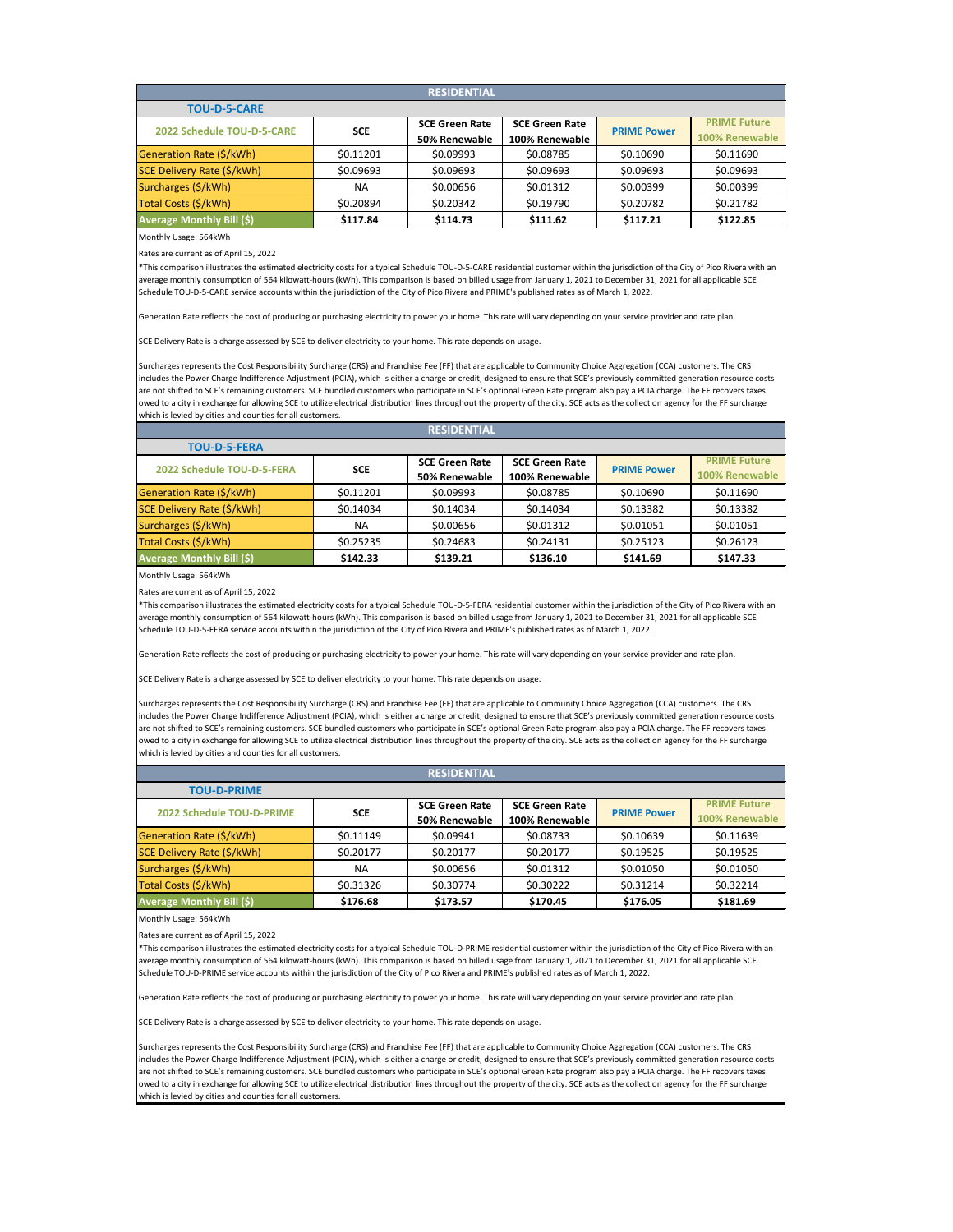| <b>RESIDENTIAL</b>               |            |                       |                       |                    |                     |  |  |  |
|----------------------------------|------------|-----------------------|-----------------------|--------------------|---------------------|--|--|--|
| <b>TOU-D-PRIME-CARE</b>          |            |                       |                       |                    |                     |  |  |  |
| 2022 Schedule TOU-D-PRIME-CARE   | <b>SCE</b> | <b>SCE Green Rate</b> | <b>SCE Green Rate</b> | <b>PRIME Power</b> | <b>PRIME Future</b> |  |  |  |
|                                  |            | 50% Renewable         | 100% Renewable        |                    | 100% Renewable      |  |  |  |
| Generation Rate (\$/kWh)         | \$0.11149  | \$0.09941             | \$0.08733             | \$0.10639          | \$0.11639           |  |  |  |
| SCE Delivery Rate (\$/kWh)       | \$0.10059  | \$0.10059             | \$0.10059             | \$0.10059          | \$0.10059           |  |  |  |
| Surcharges (\$/kWh)              | <b>NA</b>  | \$0.00656             | \$0.01312             | \$0.00398          | \$0.00398           |  |  |  |
| Total Costs (\$/kWh)             | \$0.21208  | \$0.20656             | \$0.20104             | \$0.21096          | \$0.22096           |  |  |  |
| <b>Average Monthly Bill (\$)</b> | \$119.61   | \$116.50              | \$113.39              | \$118.98           | \$124.62            |  |  |  |

Rates are current as of April 15, 2022

\*This comparison illustrates the estimated electricity costs for a typical Schedule TOU-D-PRIME-CARE residential customer within the jurisdiction of the City of Pico Rivera with an average monthly consumption of 564 kilowatt-hours (kWh). This comparison is based on billed usage from January 1, 2021 to December 31, 2021 for all applicable SCE Schedule TOU-D-PRIME-CARE service accounts within the jurisdiction of the City of Pico Rivera and PRIME's published rates as of March 1, 2022.

Generation Rate reflects the cost of producing or purchasing electricity to power your home. This rate will vary depending on your service provider and rate plan.

SCE Delivery Rate is a charge assessed by SCE to deliver electricity to your home. This rate depends on usage.

Surcharges represents the Cost Responsibility Surcharge (CRS) and Franchise Fee (FF) that are applicable to Community Choice Aggregation (CCA) customers. The CRS includes the Power Charge Indifference Adjustment (PCIA), which is either a charge or credit, designed to ensure that SCE's previously committed generation resource costs are not shifted to SCE's remaining customers. SCE bundled customers who participate in SCE's optional Green Rate program also pay a PCIA charge. The FF recovers taxes owed to a city in exchange for allowing SCE to utilize electrical distribution lines throughout the property of the city. SCE acts as the collection agency for the FF surcharge which is levied by cities and counties for all customers.

| <b>RESIDENTIAL</b>                    |                                  |            |                       |                       |                    |                     |  |  |
|---------------------------------------|----------------------------------|------------|-----------------------|-----------------------|--------------------|---------------------|--|--|
| <b>TOU-D-PRIME-FERA</b>               |                                  |            |                       |                       |                    |                     |  |  |
| <b>2022 Schedule TOU-D-PRIME-FERA</b> |                                  | <b>SCE</b> | <b>SCE Green Rate</b> | <b>SCE Green Rate</b> | <b>PRIME Power</b> | <b>PRIME Future</b> |  |  |
|                                       |                                  |            | 50% Renewable         | 100% Renewable        |                    | 100% Renewable      |  |  |
|                                       | Generation Rate (\$/kWh)         | \$0.11149  | \$0.09941             | \$0.08733             | \$0.10639          | \$0.11639           |  |  |
|                                       | SCE Delivery Rate (\$/kWh)       | \$0.14444  | \$0.14444             | \$0.14444             | \$0.13792          | \$0.13792           |  |  |
|                                       | Surcharges (\$/kWh)              | <b>NA</b>  | \$0.00656             | \$0.01312             | \$0.01050          | \$0.01050           |  |  |
|                                       | Total Costs (\$/kWh)             | \$0.25593  | \$0.25041             | \$0.24489             | \$0.25481          | \$0.26481           |  |  |
|                                       | <b>Average Monthly Bill (\$)</b> | \$144.34   | \$141.23              | \$138.12              | \$143.71           | \$149.35            |  |  |
|                                       |                                  |            |                       |                       |                    |                     |  |  |

Monthly Usage: 564kWh

Rates are current as of April 15, 2022

\*This comparison illustrates the estimated electricity costs for a typical Schedule TOU-D-PRIME-FERA residential customer within the jurisdiction of the City of Pico Rivera with an average monthly consumption of 564 kilowatt-hours (kWh). This comparison is based on billed usage from January 1, 2021 to December 31, 2021 for all applicable SCE Schedule TOU-D-PRIME-FERA service accounts within the jurisdiction of the City of Pico Rivera and PRIME's published rates as of March 1, 2022.

Generation Rate reflects the cost of producing or purchasing electricity to power your home. This rate will vary depending on your service provider and rate plan.

SCE Delivery Rate is a charge assessed by SCE to deliver electricity to your home. This rate depends on usage.

Surcharges represents the Cost Responsibility Surcharge (CRS) and Franchise Fee (FF) that are applicable to Community Choice Aggregation (CCA) customers. The CRS includes the Power Charge Indifference Adjustment (PCIA), which is either a charge or credit, designed to ensure that SCE's previously committed generation resource costs are not shifted to SCE's remaining customers. SCE bundled customers who participate in SCE's optional Green Rate program also pay a PCIA charge. The FF recovers taxes owed to a city in exchange for allowing SCE to utilize electrical distribution lines throughout the property of the city. SCE acts as the collection agency for the FF surcharge which is levied by cities and counties for all customers.

| <b>COMMERCIAL &amp; INDUSTRIAL</b> |            |                       |                       |                    |                     |  |  |
|------------------------------------|------------|-----------------------|-----------------------|--------------------|---------------------|--|--|
| <b>TOU-GS-1-A</b>                  |            |                       |                       |                    |                     |  |  |
|                                    | <b>SCE</b> | <b>SCE Green Rate</b> | <b>SCE Green Rate</b> | <b>PRIME Power</b> | <b>PRIME Future</b> |  |  |
| 2022 Schedule TOU-GS-1-A           |            | 50% Renewable         | 100% Renewable        |                    | 100% Renewable      |  |  |
| Generation Rate (\$/kWh)           | \$0.11374  | \$0.09745             | \$0.08117             | \$0.10926          | \$0.11926           |  |  |
| SCE Delivery Rate (\$/kWh)         | \$0.15296  | \$0.15296             | \$0.15296             | \$0.14644          | \$0.14644           |  |  |
| Surcharges (\$/kWh)                | NA.        | \$0.00508             | \$0.01016             | \$0.00986          | \$0.00986           |  |  |
| Total Costs (\$/kWh)               | \$0.26670  | \$0.25549             | \$0.24429             | \$0.26556          | \$0.27556           |  |  |
| <b>Average Monthly Bill (\$)</b>   | \$256.30   | \$245.53              | \$234.76              | \$255.20           | \$264.81            |  |  |
|                                    |            |                       |                       |                    |                     |  |  |

### Monthly Usage: 961kWh

Rates are current as of April 15, 2022

\*This comparison illustrates the estimated electricity costs for a typical commercial customer within SCE's service territory with an average monthly consumption of 961 kilowatt-hours (kWh). This comparison is based on billed usage from January 1, 2021 to December 31, 2021 for all applicable TOU-GS-1-A service accounts within the jurisdiction of the City of Pico Rivera and PRIME's published rates as of March 1, 2022.

Generation Rate reflects the cost of producing or purchasing electricity to power your home. This rate will vary depending on your service provider and rate plan.

SCE Delivery Rate is a charge assessed by SCE to deliver electricity to your home. This rate depends on usage.

Surcharges represents the Cost Responsibility Surcharge (CRS) and Franchise Fee (FF) that are applicable to Community Choice Aggregation (CCA) customers. The CRS includes the Power Charge Indifference Adjustment (PCIA), which is either a charge or credit, designed to ensure that SCE's previously committed generation resource costs are not shifted to SCE's remaining customers. SCE bundled customers who participate in SCE's optional Green Rate program also pay a PCIA charge. The FF recovers taxes owed to a city in exchange for allowing SCE to utilize electrical distribution lines throughout the property of the city. SCE acts as the collection agency for the FF surcharge which is levied by cities and counties for all customers.

**COMMERCIAL & INDUSTRIAL**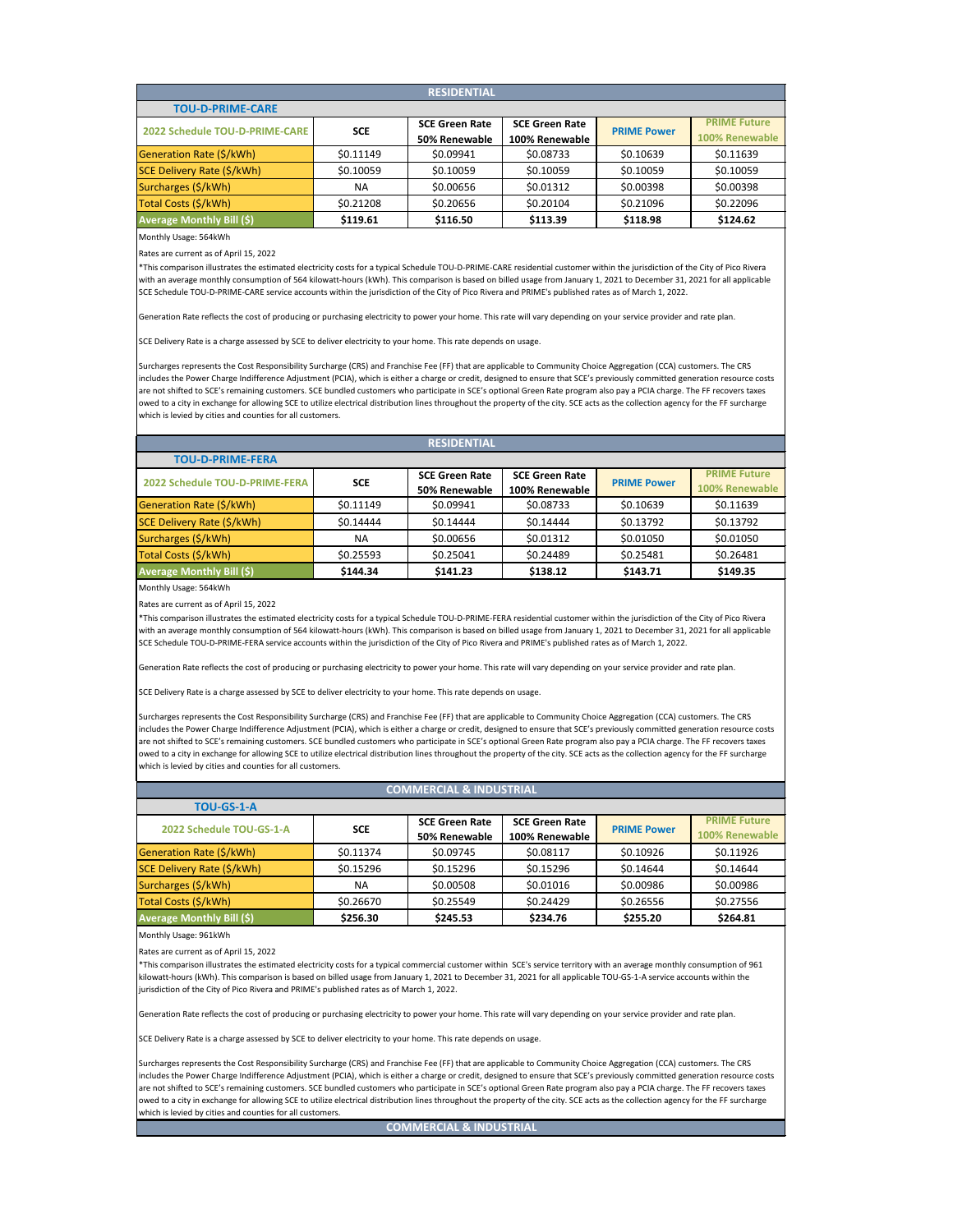| <b>TOU-GS-1-D</b>                |            |                                        |                                         |                    |                                       |
|----------------------------------|------------|----------------------------------------|-----------------------------------------|--------------------|---------------------------------------|
| 2022 Schedule TOU-GS-1-D         | <b>SCE</b> | <b>SCE Green Rate</b><br>50% Renewable | <b>SCE Green Rate</b><br>100% Renewable | <b>PRIME Power</b> | <b>PRIME Future</b><br>100% Renewable |
| Generation Rate (\$/kWh)         | \$0.09299  | \$0.07670                              | \$0.06042                               | \$0.08890          | \$0.09890                             |
| SCE Delivery Rate (\$/kWh)       | \$0.11319  | \$0.11319                              | \$0.11319                               | \$0.10667          | \$0.10667                             |
| Surcharges (\$/kWh)              | ΝA         | \$0.00508                              | \$0.01016                               | \$0.00967          | \$0.00967                             |
| Total Costs (\$/kWh)             | \$0.20618  | \$0.19497                              | \$0.18377                               | \$0.20524          | \$0.21524                             |
| <b>Average Monthly Bill (\$)</b> | \$198.14   | \$187.37                               | \$176.60                                | \$197.24           | \$206.85                              |

Monthly Usage: 961kWh Monthly Demand: 2kWh

Rates are current as of April 15, 2022

\*This comparison illustrates the estimated electricity costs for a typical commercial customer within SCE's service territory with an average monthly consumption of 961 kilowatt-hours (kWh). This comparison is based on billed usage from January 1, 2021 to December 31, 2021 for all applicable TOU-GS-1-D service accounts within the jurisdiction of the City of Pico Rivera and PRIME's published rates as of March 1, 2022.

Generation Rate reflects the cost of producing or purchasing electricity to power your home. This rate will vary depending on your service provider and rate plan.

SCE Delivery Rate is a charge assessed by SCE to deliver electricity to your home. This rate depends on usage.

Surcharges represents the Cost Responsibility Surcharge (CRS) and Franchise Fee (FF) that are applicable to Community Choice Aggregation (CCA) customers. The CRS includes the Power Charge Indifference Adjustment (PCIA), which is either a charge or credit, designed to ensure that SCE's previously committed generation resource costs are not shifted to SCE's remaining customers. SCE bundled customers who participate in SCE's optional Green Rate program also pay a PCIA charge. The FF recovers taxes owed to a city in exchange for allowing SCE to utilize electrical distribution lines throughout the property of the city. SCE acts as the collection agency for the FF surcharge which is levied by cities and counties for all customers.

**COMMERCIAL & INDUSTRIAL**

| CUMINIERCIAL & INDUSTRIAL        |            |                       |                       |                    |                     |  |
|----------------------------------|------------|-----------------------|-----------------------|--------------------|---------------------|--|
| <b>TOU-GS-1-D-PRI</b>            |            |                       |                       |                    |                     |  |
| 2022 Schedule TOU-GS-1-D-PRI     | <b>SCE</b> | <b>SCE Green Rate</b> | <b>SCE Green Rate</b> | <b>PRIME Power</b> | <b>PRIME Future</b> |  |
|                                  |            | 50% Renewable         | 100% Renewable        |                    | 100% Renewable      |  |
| Generation Rate (\$/kWh)         | \$0.09169  | \$0.07540             | \$0.05912             | \$0.08890          | \$0.09890           |  |
| SCE Delivery Rate (\$/kWh)       | \$0.11253  | \$0.11253             | \$0.11253             | \$0.10601          | \$0.10601           |  |
| Surcharges (\$/kWh)              | <b>NA</b>  | \$0.00508             | \$0.01016             | \$0.00966          | \$0.00966           |  |
| Total Costs (\$/kWh)             | \$0.20422  | \$0.19301             | \$0.18181             | \$0.20457          | \$0.21457           |  |
| <b>Average Monthly Bill (\$)</b> | \$196.26   | \$185.48              | \$174.72              | \$196.59           | \$206.20            |  |

Monthly Usage: 961kWh Monthly Demand: 2kWh

Rates are current as of April 15, 2022

\*This comparison illustrates the estimated electricity costs for a typical commercial customer within SCE's service territory with an average monthly consumption of 961 kilowatt-hours (kWh). This comparison is based on billed usage from January 1, 2021 to December 31, 2021 for all applicable TOU-GS-1-D-PRI service accounts within the jurisdiction of the City of Pico Rivera and PRIME's published rates as of March 1, 2022.

Generation Rate reflects the cost of producing or purchasing electricity to power your home. This rate will vary depending on your service provider and rate plan.

SCE Delivery Rate is a charge assessed by SCE to deliver electricity to your home. This rate depends on usage.

Surcharges represents the Cost Responsibility Surcharge (CRS) and Franchise Fee (FF) that are applicable to Community Choice Aggregation (CCA) customers. The CRS includes the Power Charge Indifference Adjustment (PCIA), which is either a charge or credit, designed to ensure that SCE's previously committed generation resource costs are not shifted to SCE's remaining customers. SCE bundled customers who participate in SCE's optional Green Rate program also pay a PCIA charge. The FF recovers taxes owed to a city in exchange for allowing SCE to utilize electrical distribution lines throughout the property of the city. SCE acts as the collection agency for the FF surcharge which is levied by cities and counties for all customers.

## **COMMERCIAL & INDUSTRIAL**

| <b>TOU-GS-1-E</b>                |            |                       |                       |                    |                     |
|----------------------------------|------------|-----------------------|-----------------------|--------------------|---------------------|
| 2022 Schedule TOU-GS-1-E         | <b>SCE</b> | <b>SCE Green Rate</b> | <b>SCE Green Rate</b> | <b>PRIME Power</b> | <b>PRIME Future</b> |
|                                  |            | 50% Renewable         | 100% Renewable        |                    | 100% Renewable      |
| Generation Rate (\$/kWh)         | \$0.11089  | \$0.09460             | \$0.07832             | \$0.10646          | \$0.11646           |
| SCE Delivery Rate (\$/kWh)       | \$0.15287  | \$0.15287             | \$0.15287             | \$0.14635          | \$0.14635           |
| Surcharges (\$/kWh)              | ΝA         | \$0.00508             | \$0.01016             | \$0.00984          | \$0.00984           |
| Total Costs (\$/kWh)             | \$0.26376  | \$0.25255             | \$0.24135             | \$0.26265          | \$0.27265           |
| <b>Average Monthly Bill (\$)</b> | \$253.47   | \$242.70              | \$231.94              | \$252.41           | \$262.02            |

Monthly Usage: 961kWh

Rates are current as of April 15, 2022

\*This comparison illustrates the estimated electricity costs for a typical commercial customer within SCE's service territory with an average monthly consumption of 961 kilowatt-hours (kWh). This comparison is based on billed usage from January 1, 2021 to December 31, 2021 for all applicable TOU-GS-1-E service accounts within the jurisdiction of the City of Pico Rivera and PRIME's published rates as of March 1, 2022.

Generation Rate reflects the cost of producing or purchasing electricity to power your home. This rate will vary depending on your service provider and rate plan.

SCE Delivery Rate is a charge assessed by SCE to deliver electricity to your home. This rate depends on usage.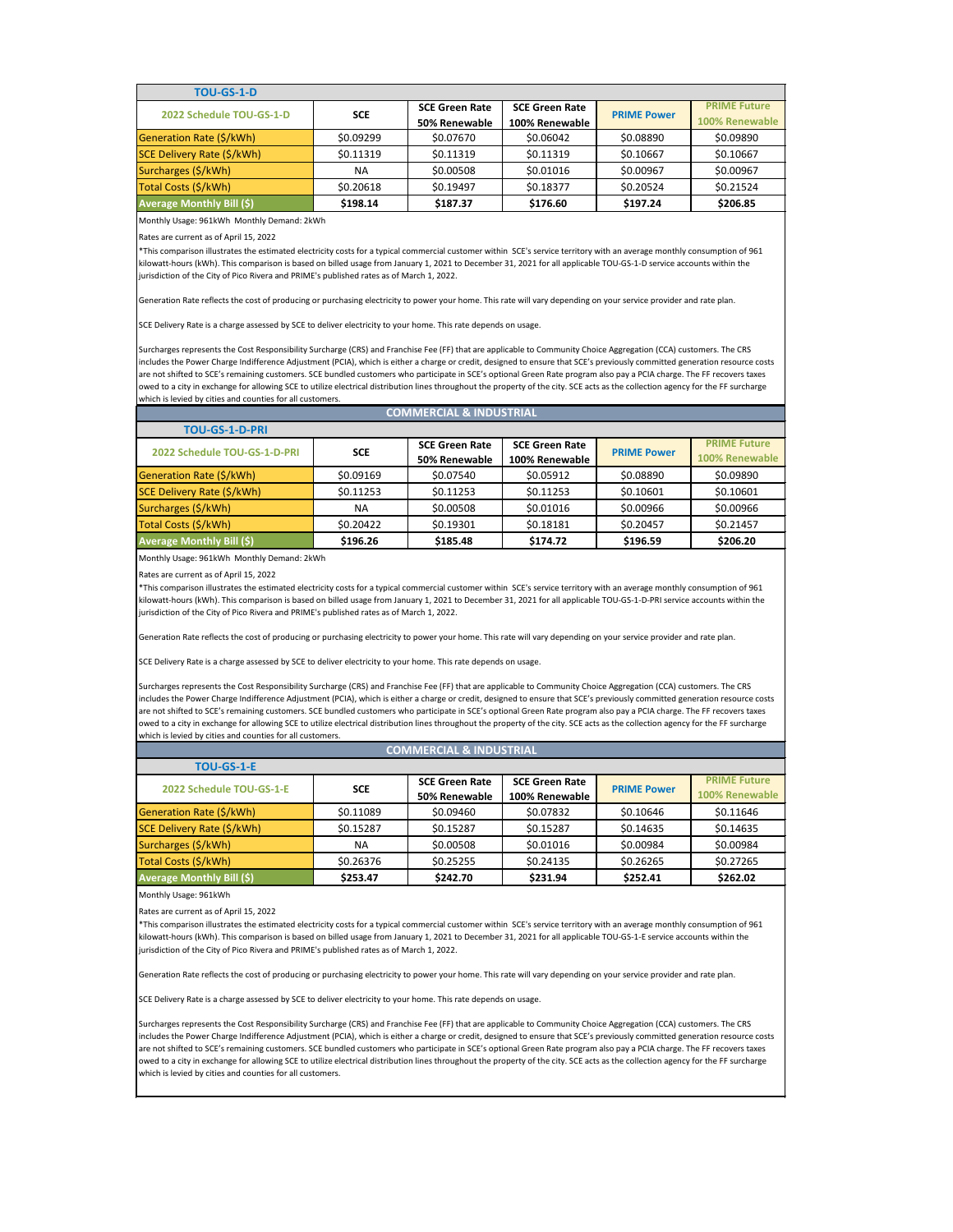| <b>COMMERCIAL &amp; INDUSTRIAL</b> |            |                       |                       |                                 |                     |  |  |
|------------------------------------|------------|-----------------------|-----------------------|---------------------------------|---------------------|--|--|
| <b>TOU-GS-2-B</b>                  |            |                       |                       |                                 |                     |  |  |
| 2022 Schedule TOU-GS-2-B           | <b>SCE</b> | <b>SCE Green Rate</b> | <b>SCE Green Rate</b> |                                 | <b>PRIME Future</b> |  |  |
|                                    |            | 50% Renewable         | 100% Renewable        | <b>PRIME Power</b><br>\$0.09207 | 100% Renewable      |  |  |
| Generation Rate (\$/kWh)           | \$0.09625  | \$0.08250             | \$0.06875             |                                 | \$0.10207           |  |  |
| SCE Delivery Rate (\$/kWh)         | \$0.12071  | \$0.12071             | \$0.12071             | \$0.11419                       | \$0.11419           |  |  |
| Surcharges (\$/kWh)                | <b>NA</b>  | \$0.00516             | \$0.01031             | \$0.00973                       | \$0.00973           |  |  |
| Total Costs (\$/kWh)               | \$0.21696  | \$0.20837             | \$0.19977             | \$0.21599                       | \$0.22599           |  |  |
| <b>Average Monthly Bill (\$)</b>   | \$2,401.75 | \$2,306.66            | \$2,211.45            | \$2,391.01                      | \$2,501.71          |  |  |

Monthly Usage: 11070kWh Monthly Demand: 25kWh

Rates are current as of April 15, 2022

\*This comparison illustrates the estimated electricity costs for a typical commercial customer within SCE's service territory with an average monthly consumption of 11,070 kilowatt-hours (kWh). This comparison is based on billed usage from January 1, 2021 to December 31, 2021 for all applicable TOU-GS-2-B service accounts within the jurisdiction of the City of Pico Rivera and PRIME's published rates as of March 1, 2022.

Generation Rate reflects the cost of producing or purchasing electricity to power your home. This rate will vary depending on your service provider and rate plan.

SCE Delivery Rate is a charge assessed by SCE to deliver electricity to your home. This rate depends on usage.

Surcharges represents the Cost Responsibility Surcharge (CRS) and Franchise Fee (FF) that are applicable to Community Choice Aggregation (CCA) customers. The CRS includes the Power Charge Indifference Adjustment (PCIA), which is either a charge or credit, designed to ensure that SCE's previously committed generation resource costs are not shifted to SCE's remaining customers. SCE bundled customers who participate in SCE's optional Green Rate program also pay a PCIA charge. The FF recovers taxes owed to a city in exchange for allowing SCE to utilize electrical distribution lines throughout the property of the city. SCE acts as the collection agency for the FF surcharge which is levied by cities and counties for all customers

| <b>COMMERCIAL &amp; INDUSTRIAL</b> |            |                       |                       |                    |                     |  |  |
|------------------------------------|------------|-----------------------|-----------------------|--------------------|---------------------|--|--|
| <b>TOU-GS-2-D</b>                  |            |                       |                       |                    |                     |  |  |
| 2022 Schedule TOU-GS-2-D           | <b>SCE</b> | <b>SCE Green Rate</b> | <b>SCE Green Rate</b> | <b>PRIME Power</b> | <b>PRIME Future</b> |  |  |
|                                    |            | 50% Renewable         | 100% Renewable        |                    | 100% Renewable      |  |  |
| Generation Rate (\$/kWh)           | \$0.09162  | \$0.07787             | \$0.06412             | \$0.08754          | \$0.09754           |  |  |
| SCE Delivery Rate (\$/kWh)         | \$0.12475  | \$0.12475             | \$0.12475             | \$0.11823          | \$0.11823           |  |  |
| Surcharges (\$/kWh)                | <b>NA</b>  | \$0.00516             | \$0.01031             | \$0.00969          | \$0.00969           |  |  |
| Total Costs (\$/kWh)               | \$0.21637  | \$0.20778             | \$0.19918             | \$0.21546          | \$0.22546           |  |  |
| <b>Average Monthly Bill (\$)</b>   | \$2,395.22 | \$2,300.12            | \$2,204.92            | \$2,385.14         | \$2,495.84          |  |  |

Monthly Usage: 11070kWh Monthly Demand: 25kWh

Rates are current as of April 15, 2022

\*This comparison illustrates the estimated electricity costs for a typical commercial customer within SCE's service territory with an average monthly consumption of 11,070 kilowatt-hours (kWh). This comparison is based on billed usage from January 1, 2021 to December 31, 2021 for all applicable TOU-GS-2-D service accounts within the jurisdiction of the City of Pico Rivera and PRIME's published rates as of March 1, 2022.

Generation Rate reflects the cost of producing or purchasing electricity to power your home. This rate will vary depending on your service provider and rate plan.

SCE Delivery Rate is a charge assessed by SCE to deliver electricity to your home. This rate depends on usage.

Surcharges represents the Cost Responsibility Surcharge (CRS) and Franchise Fee (FF) that are applicable to Community Choice Aggregation (CCA) customers. The CRS includes the Power Charge Indifference Adjustment (PCIA), which is either a charge or credit, designed to ensure that SCE's previously committed generation resource costs are not shifted to SCE's remaining customers. SCE bundled customers who participate in SCE's optional Green Rate program also pay a PCIA charge. The FF recovers taxes owed to a city in exchange for allowing SCE to utilize electrical distribution lines throughout the property of the city. SCE acts as the collection agency for the FF surcharge which is levied by cities and counties for all customers.

#### **COMMERCIAL & INDUSTRIAL**

| <b>TOU-GS-2-E</b>                |            |                       |                       |                    |                     |
|----------------------------------|------------|-----------------------|-----------------------|--------------------|---------------------|
| 2022 Schedule TOU-GS-2-E         | <b>SCE</b> | <b>SCE Green Rate</b> | <b>SCE Green Rate</b> | <b>PRIME Power</b> | <b>PRIME Future</b> |
|                                  |            | 50% Renewable         | 100% Renewable        |                    | 100% Renewable      |
| Generation Rate (\$/kWh)         | \$0.09930  | \$0.08555             | \$0.07180             | \$0.09506          | \$0.10506           |
| SCE Delivery Rate (\$/kWh)       | \$0.13966  | \$0.13966             | \$0.13966             | \$0.13314          | \$0.13314           |
| Surcharges (\$/kWh)              | NA         | \$0.00516             | \$0.01031             | \$0.00976          | \$0.00976           |
| Total Costs (\$/kWh)             | \$0.23896  | \$0.23037             | \$0.22177             | \$0.23796          | \$0.24796           |
| <b>Average Monthly Bill (\$)</b> | \$2,645.29 | \$2,550.20            | \$2,454.99            | \$2,634.22         | \$2,744.92          |

Monthly Usage: 11070kWh Monthly Demand: 25kWh

Rates are current as of April 15, 2022

\*This comparison illustrates the estimated electricity costs for a typical commercial customer within SCE's service territory with an average monthly consumption of 11,070 kilowatt-hours (kWh). This comparison is based on billed usage from January 1, 2021 to December 31, 2021 for all applicable TOU-GS-2-E service accounts within the jurisdiction of the City of Pico Rivera and PRIME's published rates as of March 1, 2022.

Generation Rate reflects the cost of producing or purchasing electricity to power your home. This rate will vary depending on your service provider and rate plan.

Delivery Rate is a charge assessed by SCE to deliver electricity to your home. This rate depends on usage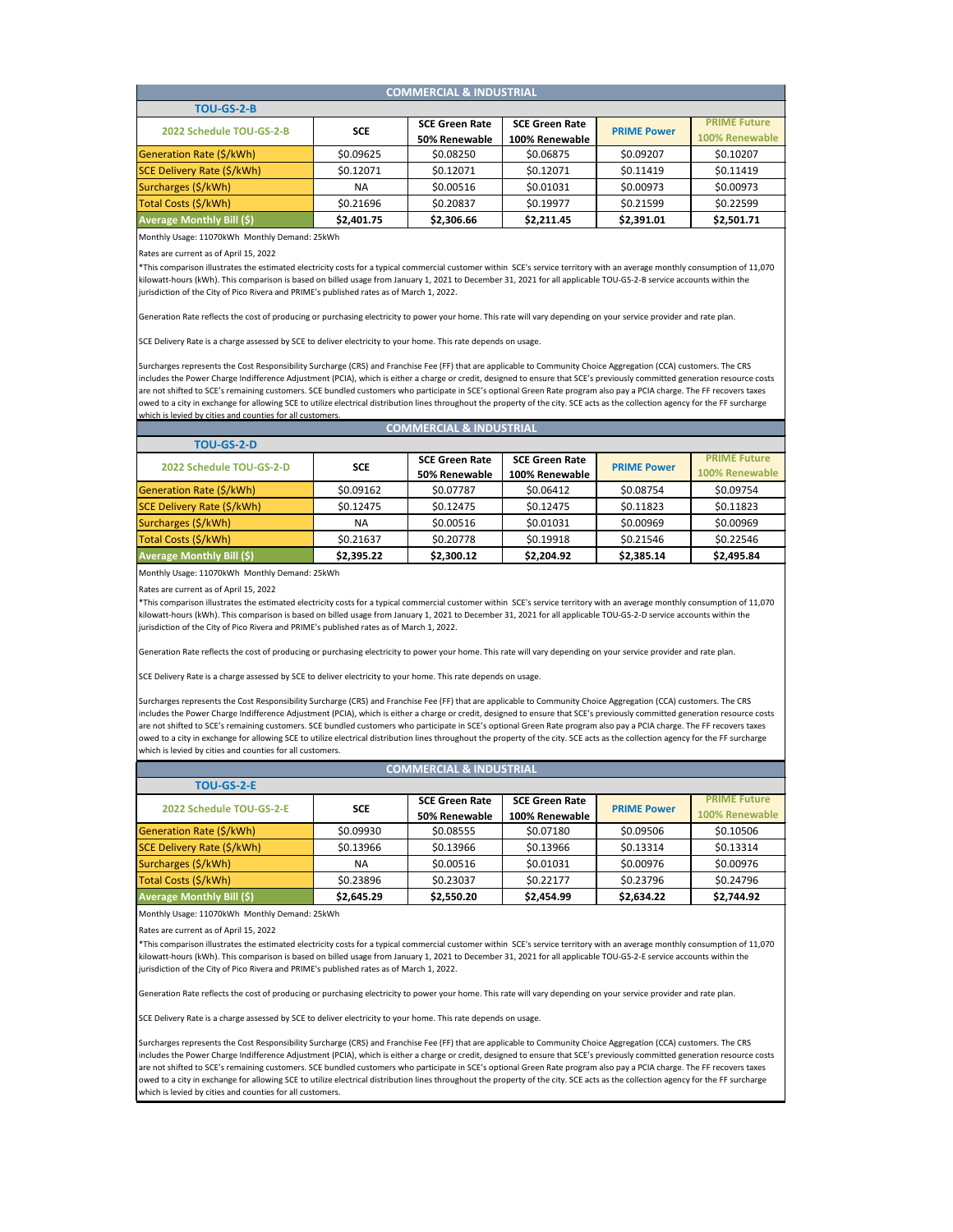| <b>COMMERCIAL &amp; INDUSTRIAL</b> |            |                       |                       |                    |                     |  |  |
|------------------------------------|------------|-----------------------|-----------------------|--------------------|---------------------|--|--|
| <b>TOU-GS-2-E-PRI</b>              |            |                       |                       |                    |                     |  |  |
| 2022 Schedule TOU-GS-2-E-PRI       | <b>SCE</b> | <b>SCE Green Rate</b> | <b>SCE Green Rate</b> | <b>PRIME Power</b> | <b>PRIME Future</b> |  |  |
|                                    |            | 50% Renewable         | 100% Renewable        |                    | 100% Renewable      |  |  |
| Generation Rate (\$/kWh)           | \$0.09774  | \$0.08399             | \$0.07024             | \$0.09506          | \$0.10506           |  |  |
| SCE Delivery Rate (\$/kWh)         | \$0.13863  | \$0.13863             | \$0.13863             | \$0.13211          | \$0.13211           |  |  |
| Surcharges (\$/kWh)                | <b>NA</b>  | \$0.00516             | \$0.01031             | \$0.00975          | \$0.00975           |  |  |
| Total Costs (\$/kWh)               | \$0.23637  | \$0.22778             | \$0.21918             | \$0.23692          | \$0.24692           |  |  |
| <b>Average Monthly Bill (\$)</b>   | \$2,616.62 | \$2,521.52            | \$2,426.32            | \$2,622.70         | \$2,733.40          |  |  |

Monthly Usage: 11070kWh Monthly Demand: 25kWh

Rates are current as of April 15, 2022

\*This comparison illustrates the estimated electricity costs for a typical commercial customer within SCE's service territory with an average monthly consumption of 11,070 kilowatt-hours (kWh). This comparison is based on billed usage from January 1, 2021 to December 31, 2021 for all applicable TOU-GS-2-E-PRI service accounts within the jurisdiction of the City of Pico Rivera and PRIME's published rates as of March 1, 2022.

Generation Rate reflects the cost of producing or purchasing electricity to power your home. This rate will vary depending on your service provider and rate plan.

SCE Delivery Rate is a charge assessed by SCE to deliver electricity to your home. This rate depends on usage.

Surcharges represents the Cost Responsibility Surcharge (CRS) and Franchise Fee (FF) that are applicable to Community Choice Aggregation (CCA) customers. The CRS includes the Power Charge Indifference Adjustment (PCIA), which is either a charge or credit, designed to ensure that SCE's previously committed generation resource costs are not shifted to SCE's remaining customers. SCE bundled customers who participate in SCE's optional Green Rate program also pay a PCIA charge. The FF recovers taxes owed to a city in exchange for allowing SCE to utilize electrical distribution lines throughout the property of the city. SCE acts as the collection agency for the FF surcharge which is levied by cities and counties for all customers.

| <b>COMMERCIAL &amp; INDUSTRIAL</b> |            |                       |                       |                    |                     |  |  |
|------------------------------------|------------|-----------------------|-----------------------|--------------------|---------------------|--|--|
| <b>TOU-GS-2-R</b>                  |            |                       |                       |                    |                     |  |  |
| 2022 Schedule TOU-GS-2-R           | <b>SCE</b> | <b>SCE Green Rate</b> | <b>SCE Green Rate</b> |                    | <b>PRIME Future</b> |  |  |
|                                    |            | 50% Renewable         | 100% Renewable        | <b>PRIME Power</b> | 100% Renewable      |  |  |
| Generation Rate (\$/kWh)           | \$0.10276  | \$0.08901             | \$0.07526             | \$0.09846          | \$0.10846           |  |  |
| SCE Delivery Rate (\$/kWh)         | \$0.13343  | \$0.13343             | \$0.13343             | \$0.12691          | \$0.12691           |  |  |
| Surcharges (\$/kWh)                | <b>NA</b>  | \$0.00516             | \$0.01031             | \$0.00979          | \$0.00979           |  |  |
| Total Costs (\$/kWh)               | \$0.23619  | \$0.22760             | \$0.21900             | \$0.23516          | \$0.24516           |  |  |
| <b>Average Monthly Bill (\$)</b>   | \$2,614.62 | \$2,519.53            | \$2,424.33            | \$2,603.22         | \$2,713.92          |  |  |

Monthly Usage: 11070kWh Monthly Demand: 25kWh

Rates are current as of April 15, 2022

\*This comparison illustrates the estimated electricity costs for a typical commercial customer within SCE's service territory with an average monthly consumption of 11,070 kilowatt-hours (kWh). This comparison is based on billed usage from January 1, 2021 to December 31, 2021 for all applicable TOU-GS-2-R service accounts within the jurisdiction of the City of Pico Rivera and PRIME's published rates as of March 1, 2022.

Generation Rate reflects the cost of producing or purchasing electricity to power your home. This rate will vary depending on your service provider and rate plan.

SCE Delivery Rate is a charge assessed by SCE to deliver electricity to your home. This rate depends on usage.

Surcharges represents the Cost Responsibility Surcharge (CRS) and Franchise Fee (FF) that are applicable to Community Choice Aggregation (CCA) customers. The CRS includes the Power Charge Indifference Adjustment (PCIA), which is either a charge or credit, designed to ensure that SCE's previously committed generation resource costs are not shifted to SCE's remaining customers. SCE bundled customers who participate in SCE's optional Green Rate program also pay a PCIA charge. The FF recovers taxes owed to a city in exchange for allowing SCE to utilize electrical distribution lines throughout the property of the city. SCE acts as the collection agency for the FF surcharge which is levied by cities and counties for all customers.

| <b>COMMERCIAL &amp; INDUSTRIAL</b> |                       |                       |                                 |                     |  |  |  |
|------------------------------------|-----------------------|-----------------------|---------------------------------|---------------------|--|--|--|
|                                    |                       |                       |                                 |                     |  |  |  |
|                                    | <b>SCE Green Rate</b> | <b>SCE Green Rate</b> | <b>PRIME Power</b><br>\$0.09550 | <b>PRIME Future</b> |  |  |  |
|                                    | 50% Renewable         | 100% Renewable        |                                 | 100% Renewable      |  |  |  |
| \$0.10117                          | \$0.08742             | \$0.07367             |                                 | \$0.10550           |  |  |  |
| \$0.13251                          | \$0.13251             | \$0.13251             | \$0.12599                       | \$0.12599           |  |  |  |
| <b>NA</b>                          | \$0.00516             | \$0.01031             | \$0.00978                       | \$0.00978           |  |  |  |
| \$0.23368                          | \$0.22509             | \$0.21649             | \$0.23127                       | \$0.24127           |  |  |  |
| \$2,586.84                         | \$2,491.75            | \$2,396.54            | \$2,560.16                      | \$2,670.86          |  |  |  |
|                                    | <b>SCE</b>            |                       |                                 |                     |  |  |  |

Monthly Usage: 11070kWh Monthly Demand: 25kWh

Rates are current as of April 15, 2022

\*This comparison illustrates the estimated electricity costs for a typical commercial customer within SCE's service territory with an average monthly consumption of 11,070 kilowatt-hours (kWh). This comparison is based on billed usage from January 1, 2021 to December 31, 2021 for all applicable TOU-GS-2-R-PRI service accounts within the jurisdiction of the City of Pico Rivera and PRIME's published rates as of March 1, 2022.

Generation Rate reflects the cost of producing or purchasing electricity to power your home. This rate will vary depending on your service provider and rate plan.

charge assessed by SCE to deliver electricity to your home. This rate depends on usage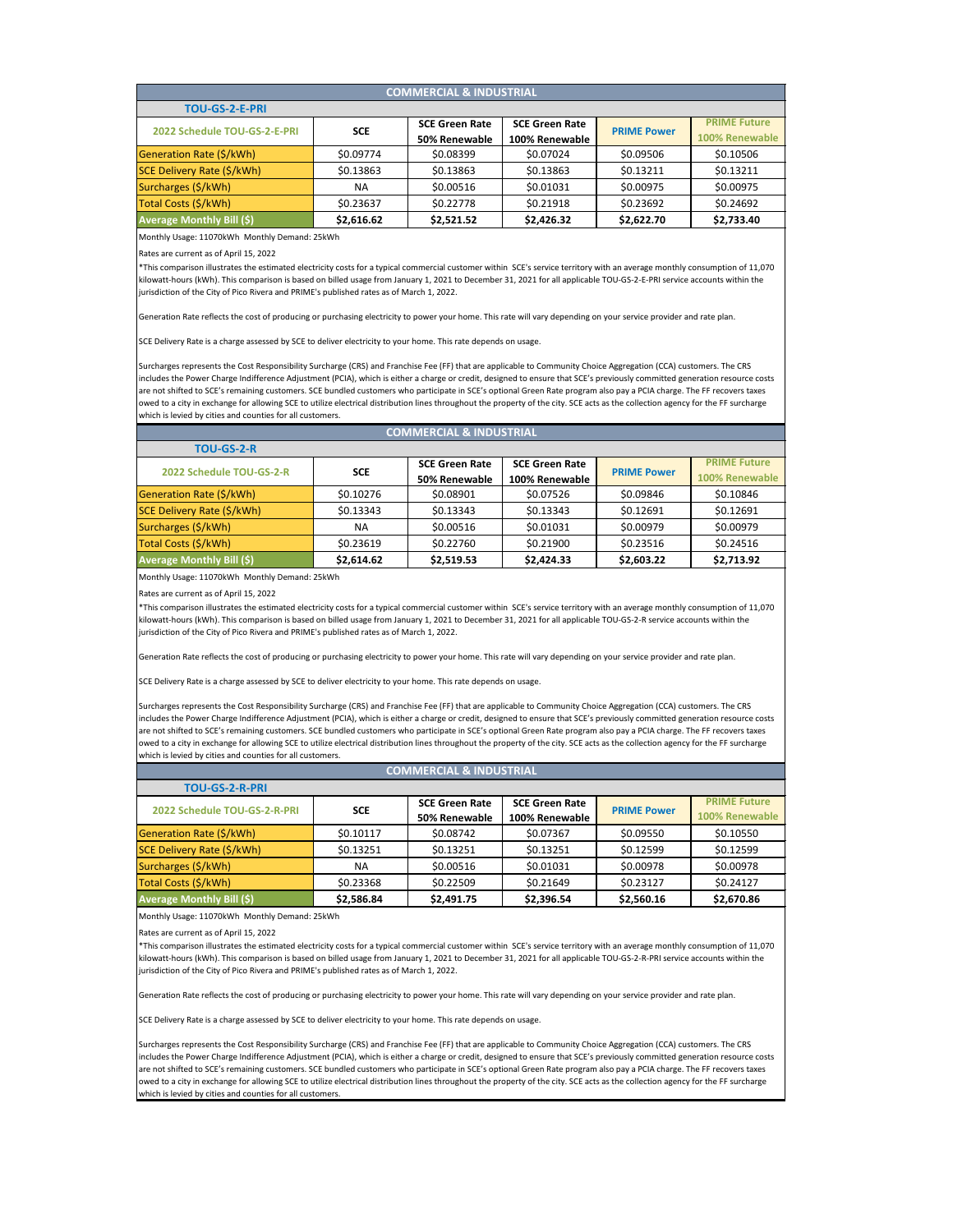| <b>COMMERCIAL &amp; INDUSTRIAL</b> |             |                       |                       |                    |                     |  |  |
|------------------------------------|-------------|-----------------------|-----------------------|--------------------|---------------------|--|--|
| <b>TOU-GS-3-D</b>                  |             |                       |                       |                    |                     |  |  |
| 2022 Schedule TOU-GS-3-D           | <b>SCE</b>  | <b>SCE Green Rate</b> | <b>SCE Green Rate</b> | <b>PRIME Power</b> | <b>PRIME Future</b> |  |  |
|                                    |             | 50% Renewable         | 100% Renewable        | \$0.07863          | 100% Renewable      |  |  |
| Generation Rate (\$/kWh)           | \$0.08241   | \$0.07269             | \$0.06297             |                    | \$0.08863           |  |  |
| SCE Delivery Rate (\$/kWh)         | \$0.10385   | \$0.10385             | \$0.10385             | \$0.09733          | \$0.09733           |  |  |
| Surcharges (\$/kWh)                | <b>NA</b>   | \$0.00490             | \$0.00979             | \$0.00948          | \$0.00948           |  |  |
| Total Costs (\$/kWh)               | \$0.18626   | \$0.18144             | \$0.17661             | \$0.18544          | \$0.19544           |  |  |
| <b>Average Monthly Bill (\$)</b>   | \$16,278.94 | \$15,857.67           | \$15,435.54           | \$16,207.27        | \$17,081.26         |  |  |

Monthly Usage: 87399kWh Monthly Demand: 168kWh

Rates are current as of April 15, 2022

\*This comparison illustrates the estimated electricity costs for a typical commercial customer within SCE's service territory with an average monthly consumption of 87,399 kilowatt-hours (kWh). This comparison is based on billed usage from January 1, 2021 to December 31, 2021 for all applicable TOU-GS-3-D service accounts within the jurisdiction of the City of Pico Rivera and PRIME's published rates as of March 1, 2022.

Generation Rate reflects the cost of producing or purchasing electricity to power your home. This rate will vary depending on your service provider and rate plan.

SCE Delivery Rate is a charge assessed by SCE to deliver electricity to your home. This rate depends on usage.

Surcharges represents the Cost Responsibility Surcharge (CRS) and Franchise Fee (FF) that are applicable to Community Choice Aggregation (CCA) customers. The CRS includes the Power Charge Indifference Adjustment (PCIA), which is either a charge or credit, designed to ensure that SCE's previously committed generation resource costs are not shifted to SCE's remaining customers. SCE bundled customers who participate in SCE's optional Green Rate program also pay a PCIA charge. The FF recovers taxes owed to a city in exchange for allowing SCE to utilize electrical distribution lines throughout the property of the city. SCE acts as the collection agency for the FF surcharge which is levied by cities and counties for all customers

| <b>COMMERCIAL &amp; INDUSTRIAL</b> |             |                       |                       |                    |                     |  |  |
|------------------------------------|-------------|-----------------------|-----------------------|--------------------|---------------------|--|--|
| <b>TOU-GS-3-E</b>                  |             |                       |                       |                    |                     |  |  |
|                                    | <b>SCE</b>  | <b>SCE Green Rate</b> | <b>SCE Green Rate</b> |                    | <b>PRIME Future</b> |  |  |
| 2022 Schedule TOU-GS-3-E           |             | 50% Renewable         | 100% Renewable        | <b>PRIME Power</b> | 100% Renewable      |  |  |
| Generation Rate (\$/kWh)           | \$0.08893   | \$0.07921             | \$0.06949             | \$0.08502          | \$0.09502           |  |  |
| SCE Delivery Rate (\$/kWh)         | \$0.11631   | \$0.11631             | \$0.11631             | \$0.10979          | \$0.10979           |  |  |
| Surcharges (\$/kWh)                | <b>NA</b>   | \$0.00490             | \$0.00979             | \$0.00954          | \$0.00954           |  |  |
| Total Costs (\$/kWh)               | \$0.20524   | \$0.20042             | \$0.19559             | \$0.20435          | \$0.21435           |  |  |
| <b>Average Monthly Bill (\$)</b>   | \$17,937.77 | \$17,516.51           | \$17,094.37           | \$17,859.99        | \$18,733.98         |  |  |

Monthly Usage: 87399kWh Monthly Demand: 168kWh

Rates are current as of April 15, 2022

\*This comparison illustrates the estimated electricity costs for a typical commercial customer within SCE's service territory with an average monthly consumption of 87,399 kilowatt-hours (kWh). This comparison is based on billed usage from January 1, 2021 to December 31, 2021 for all applicable TOU-GS-3-E service accounts within the jurisdiction of the City of Pico Rivera and PRIME's published rates as of March 1, 2022.

Generation Rate reflects the cost of producing or purchasing electricity to power your home. This rate will vary depending on your service provider and rate plan.

SCE Delivery Rate is a charge assessed by SCE to deliver electricity to your home. This rate depends on usage.

Surcharges represents the Cost Responsibility Surcharge (CRS) and Franchise Fee (FF) that are applicable to Community Choice Aggregation (CCA) customers. The CRS includes the Power Charge Indifference Adjustment (PCIA), which is either a charge or credit, designed to ensure that SCE's previously committed generation resource costs are not shifted to SCE's remaining customers. SCE bundled customers who participate in SCE's optional Green Rate program also pay a PCIA charge. The FF recovers taxes owed to a city in exchange for allowing SCE to utilize electrical distribution lines throughout the property of the city. SCE acts as the collection agency for the FF surcharge which is levied by cities and counties for all customers.

| <b>COMMERCIAL &amp; INDUSTRIAL</b> |             |                       |                       |                    |                       |  |  |
|------------------------------------|-------------|-----------------------|-----------------------|--------------------|-----------------------|--|--|
| <b>TOU-GS-3-R</b>                  |             |                       |                       |                    |                       |  |  |
| 2022 Schedule TOU-GS-3-R           | <b>SCE</b>  | <b>SCE Green Rate</b> | <b>SCE Green Rate</b> | <b>PRIME Power</b> | <b>PRIME Future</b>   |  |  |
|                                    |             | 50% Renewable         | 100% Renewable        |                    | <b>100% Renewable</b> |  |  |
| Generation Rate (\$/kWh)           | \$0.08974   | \$0.08002             | \$0.07030             | \$0.08581          | \$0.09581             |  |  |
| SCE Delivery Rate (\$/kWh)         | \$0.11036   | \$0.11036             | \$0.11036             | \$0.10384          | \$0.10384             |  |  |
| Surcharges (\$/kWh)                | NA.         | \$0.00490             | \$0.00979             | \$0.00955          | \$0.00955             |  |  |
| Total Costs (\$/kWh)               | \$0.20010   | \$0.19528             | \$0.19045             | \$0.19920          | \$0.20920             |  |  |
| <b>Average Monthly Bill (\$)</b>   | \$17,488.54 | \$17,067.28           | \$16,645.14           | \$17,409.88        | \$18,283.87           |  |  |

Monthly Usage: 87399kWh Monthly Demand: 168kWh

Rates are current as of April 15, 2022

\*This comparison illustrates the estimated electricity costs for a typical commercial customer within SCE's service territory with an average monthly consumption of 87,399 kilowatt-hours (kWh). This comparison is based on billed usage from January 1, 2021 to December 31, 2021 for all applicable TOU-GS-3-R service accounts within the jurisdiction of the City of Pico Rivera and PRIME's published rates as of March 1, 2022.

Generation Rate reflects the cost of producing or purchasing electricity to power your home. This rate will vary depending on your service provider and rate plan.

SCE Delivery Rate is a charge assessed by SCE to deliver electricity to your home. This rate depends on usage.

Surcharges represents the Cost Responsibility Surcharge (CRS) and Franchise Fee (FF) that are applicable to Community Choice Aggregation (CCA) customers. The CRS includes the Power Charge Indifference Adjustment (PCIA), which is either a charge or credit, designed to ensure that SCE's previously committed generation resource costs are not shifted to SCE's remaining customers. SCE bundled customers who participate in SCE's optional Green Rate program also pay a PCIA charge. The FF recovers taxes owed to a city in exchange for allowing SCE to utilize electrical distribution lines throughout the property of the city. SCE acts as the collection agency for the FF surcharge which is levied by cities and counties for all customers.

**COMMERCIAL & INDUSTRIAL**

**TOU-8-D-SEC**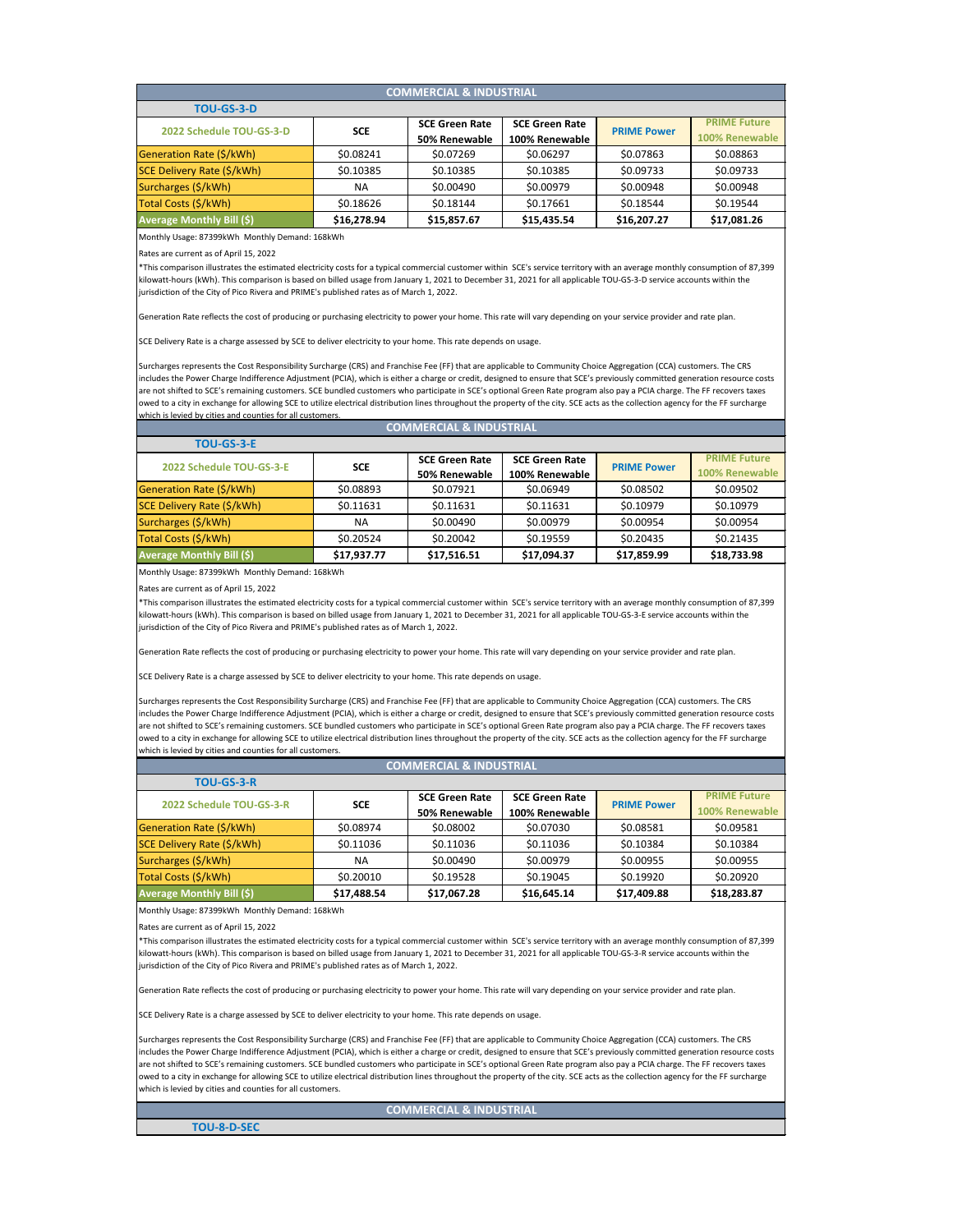|                                  | <b>SCE</b>  | <b>SCE Green Rate</b> | <b>SCE Green Rate</b> |                    | <b>PRIME Future</b> |
|----------------------------------|-------------|-----------------------|-----------------------|--------------------|---------------------|
| 2022 Schedule TOU-8-D-SEC        |             | 50% Renewable         | 100% Renewable        | <b>PRIME Power</b> | 100% Renewable      |
| Generation Rate (\$/kWh)         | \$0.07941   | \$0.07316             | \$0.06691             | \$0.07572          | \$0.08572           |
| SCE Delivery Rate (\$/kWh)       | \$0.09552   | \$0.09552             | \$0.09552             | \$0.08900          | \$0.08900           |
| Surcharges (\$/kWh)              | <b>NA</b>   | \$0.00479             | \$0.00958             | \$0.00942          | \$0.00942           |
| Total Costs (\$/kWh)             | \$0.17493   | \$0.17347             | \$0.17201             | \$0.17414          | \$0.18414           |
| <b>Average Monthly Bill (\$)</b> | \$49,015.39 | \$48,606.29           | \$48,197.20           | \$48,794.03        | \$51,596.03         |

Monthly Usage: 280200kWh Monthly Demand: 493kWh

Rates are current as of April 15, 2022

\*This comparison illustrates the estimated electricity costs for a typical industrial customer within SCE's service territory with an average monthly consumption of 280,200 kilowatt-hours (kWh). This comparison is based on billed usage from January 1, 2021 to December 31, 2021 for all applicable TOU-8-D-SEC service accounts within the jurisdiction of the City of Pico Rivera and PRIME's published rates as of March 1, 2022.

Generation Rate reflects the cost of producing or purchasing electricity to power your home. This rate will vary depending on your service provider and rate plan.

SCE Delivery Rate is a charge assessed by SCE to deliver electricity to your home. This rate depends on usage.

Surcharges represents the Cost Responsibility Surcharge (CRS) and Franchise Fee (FF) that are applicable to Community Choice Aggregation (CCA) customers. The CRS includes the Power Charge Indifference Adjustment (PCIA), which is either a charge or credit, designed to ensure that SCE's previously committed generation resource costs are not shifted to SCE's remaining customers. SCE bundled customers who participate in SCE's optional Green Rate program also pay a PCIA charge. The FF recovers taxes owed to a city in exchange for allowing SCE to utilize electrical distribution lines throughout the property of the city. SCE acts as the collection agency for the FF surcharge which is levied by cities and counties for all customers.

| <b>COMMERCIAL &amp; INDUSTRIAL</b> |              |                       |                       |                    |                     |  |  |
|------------------------------------|--------------|-----------------------|-----------------------|--------------------|---------------------|--|--|
| <b>TOU-8-D-PRI</b>                 |              |                       |                       |                    |                     |  |  |
| 2022 Schedule TOU-8-D-PRI          | <b>SCE</b>   | <b>SCE Green Rate</b> | <b>SCE Green Rate</b> | <b>PRIME Power</b> | <b>PRIME Future</b> |  |  |
|                                    |              | 50% Renewable         | 100% Renewable        |                    | 100% Renewable      |  |  |
| Generation Rate (\$/kWh)           | \$0.07452    | \$0.07054             | \$0.06656             | \$0.07097          | \$0.08097           |  |  |
| SCE Delivery Rate (\$/kWh)         | \$0.08457    | \$0.08457             | \$0.08457             | \$0.07805          | \$0.07805           |  |  |
| Surcharges (\$/kWh)                | ΝA           | \$0.00468             | \$0.00935             | \$0.00932          | \$0.00932           |  |  |
| Total Costs (\$/kWh)               | \$0.15909    | \$0.15979             | \$0.16048             | \$0.15834          | \$0.16834           |  |  |
| <b>Average Monthly Bill (\$)</b>   | \$103,560.59 | \$104,016.26          | \$104,465.42          | \$103,072.37       | \$109,581.93        |  |  |

Monthly Usage: 650956kWh Monthly Demand: 1023kWh

Rates are current as of April 15, 2022

\*This comparison illustrates the estimated electricity costs for a typical industrial customer within SCE's service territory with an average monthly consumption of 650,956 kilowatt-hours (kWh). This comparison is based on billed usage from January 1, 2021 to December 31, 2021 for all applicable TOU-8-D-PRI service accounts within the jurisdiction of the City of Pico Rivera and PRIME's published rates as of March 1, 2022.

Generation Rate reflects the cost of producing or purchasing electricity to power your home. This rate will vary depending on your service provider and rate plan.

SCE Delivery Rate is a charge assessed by SCE to deliver electricity to your home. This rate depends on usage.

Surcharges represents the Cost Responsibility Surcharge (CRS) and Franchise Fee (FF) that are applicable to Community Choice Aggregation (CCA) customers. The CRS includes the Power Charge Indifference Adjustment (PCIA), which is either a charge or credit, designed to ensure that SCE's previously committed generation resource costs are not shifted to SCE's remaining customers. SCE bundled customers who participate in SCE's optional Green Rate program also pay a PCIA charge. The FF recovers taxes owed to a city in exchange for allowing SCE to utilize electrical distribution lines throughout the property of the city. SCE acts as the collection agency for the FF surcharge which is levied by cities and counties for all customers.

# **COMMERCIAL & INDUSTRIAL**

| <b>TOU-8-E-SEC</b>               |             |                                        |                                         |                    |                                       |
|----------------------------------|-------------|----------------------------------------|-----------------------------------------|--------------------|---------------------------------------|
| 2022 Schedule TOU-8-E-SEC        | <b>SCE</b>  | <b>SCE Green Rate</b><br>50% Renewable | <b>SCE Green Rate</b><br>100% Renewable | <b>PRIME Power</b> | <b>PRIME Future</b><br>100% Renewable |
| Generation Rate (\$/kWh)         | \$0.08523   | \$0.07898                              | \$0.07273                               | \$0.08143          | \$0.09143                             |
| SCE Delivery Rate (\$/kWh)       | \$0.10520   | \$0.10520                              | \$0.10520                               | \$0.09868          | \$0.09868                             |
| Surcharges (\$/kWh)              | <b>NA</b>   | \$0.00479                              | \$0.00958                               | \$0.00947          | \$0.00947                             |
| Total Costs (\$/kWh)             | \$0.19043   | \$0.18897                              | \$0.18751                               | \$0.18958          | \$0.19958                             |
| <b>Average Monthly Bill (\$)</b> | \$53,358.49 | \$52,949.39                            | \$52,540.30                             | \$53,120.32        | \$55,922.32                           |

Monthly Usage: 280200kWh Monthly Demand: 493kWh

Rates are current as of April 15, 2022

\*This comparison illustrates the estimated electricity costs for a typical industrial customer within SCE's service territory with an average monthly consumption of 280,200 kilowatt-hours (kWh). This comparison is based on billed usage from January 1, 2021 to December 31, 2021 for all applicable TOU-8-E-SEC service accounts within the jurisdiction of the City of Pico Rivera and PRIME's published rates as of March 1, 2022.

Generation Rate reflects the cost of producing or purchasing electricity to power your home. This rate will vary depending on your service provider and rate plan.

SCE Delivery Rate is a charge assessed by SCE to deliver electricity to your home. This rate depends on usage.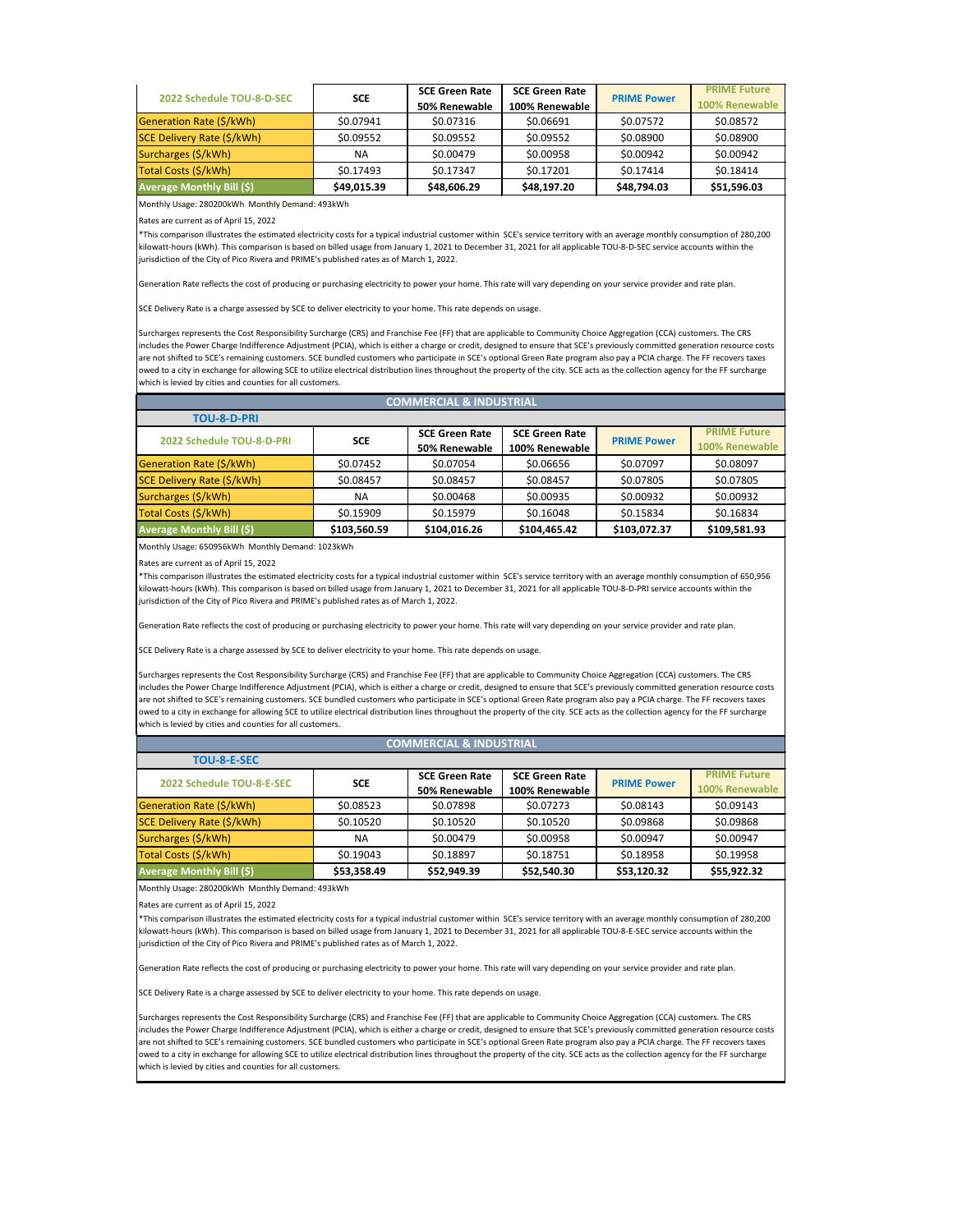| <b>AGRICULTURE</b>               |            |                       |                       |                    |                     |  |  |  |
|----------------------------------|------------|-----------------------|-----------------------|--------------------|---------------------|--|--|--|
| TOU-PA-2-A                       |            |                       |                       |                    |                     |  |  |  |
| 2022 Schedule TOU-PA-2-A         | <b>SCE</b> | <b>SCE Green Rate</b> | <b>SCE Green Rate</b> | <b>PRIME Power</b> | <b>PRIME Future</b> |  |  |  |
|                                  |            | 50% Renewable         | 100% Renewable        |                    | 100% Renewable      |  |  |  |
| Generation Rate (\$/kWh)         | \$0.08903  | \$0.07900             | \$0.06898             | \$0.08515          | \$0.09515           |  |  |  |
| SCE Delivery Rate (\$/kWh)       | \$0.09688  | \$0.09688             | \$0.09688             | \$0.09036          | \$0.09036           |  |  |  |
| Surcharges (\$/kWh)              | <b>NA</b>  | \$0.00480             | \$0.00959             | \$0.00950          | \$0.00950           |  |  |  |
| Total Costs (\$/kWh)             | \$0.18591  | \$0.18068             | \$0.17545             | \$0.18501          | \$0.19501           |  |  |  |
| <b>Average Monthly Bill (\$)</b> | \$1,153.20 | \$1,120.76            | \$1,088.32            | \$1,147.62         | \$1,209.65          |  |  |  |

Monthly Usage: 6203kWh Monthly Demand: 10kWh

Rates are current as of April 15, 2022

\*This comparison illustrates the estimated electricity costs for a typical agricultural customer within SCE's service territory with an average monthly consumption of 6,203 kilowatt-hours (kWh). This comparison is based on billed usage from January 1, 2021 to December 31, 2021 for all applicable TOU-PA-2-A service accounts within the jurisdiction of the City of Pico Rivera and PRIME's published rates as of March 1, 2022.

Generation Rate reflects the cost of producing or purchasing electricity to power your home. This rate will vary depending on your service provider and rate plan.

SCE Delivery Rate is a charge assessed by SCE to deliver electricity to your home. This rate depends on usage.

Surcharges represents the Cost Responsibility Surcharge (CRS) and Franchise Fee (FF) that are applicable to Community Choice Aggregation (CCA) customers. The CRS includes the Power Charge Indifference Adjustment (PCIA), which is either a charge or credit, designed to ensure that SCE's previously committed generation resource costs are not shifted to SCE's remaining customers. SCE bundled customers who participate in SCE's optional Green Rate program also pay a PCIA charge. The FF recovers taxes owed to a city in exchange for allowing SCE to utilize electrical distribution lines throughout the property of the city. SCE acts as the collection agency for the FF surcharge which is levied by cities and counties for all customers.

| <b>AGRICULTURE</b>                |            |                       |                       |                    |                     |  |  |  |
|-----------------------------------|------------|-----------------------|-----------------------|--------------------|---------------------|--|--|--|
| TOU-PA-2-B                        |            |                       |                       |                    |                     |  |  |  |
| 2022 Schedule TOU-PA-2-B          | <b>SCE</b> | <b>SCE Green Rate</b> | <b>SCE Green Rate</b> | <b>PRIME Power</b> | <b>PRIME Future</b> |  |  |  |
|                                   |            | 50% Renewable         | 100% Renewable        |                    | 100% Renewable      |  |  |  |
| Generation Rate (\$/kWh)          | \$0.07943  | \$0.06940             | \$0.05938             | \$0.07575          | \$0.08575           |  |  |  |
| <b>SCE Delivery Rate (\$/kWh)</b> | \$0.07864  | \$0.07864             | \$0.07864             | \$0.07212          | \$0.07212           |  |  |  |
| Surcharges (\$/kWh)               | <b>NA</b>  | \$0.00480             | \$0.00959             | \$0.00942          | \$0.00942           |  |  |  |
| Total Costs (\$/kWh)              | \$0.15807  | \$0.15284             | \$0.14761             | \$0.15729          | \$0.16729           |  |  |  |
| <b>Average Monthly Bill (\$)</b>  | \$980.51   | \$948.07              | \$915.62              | \$975.67           | \$1,037.70          |  |  |  |

Monthly Usage: 6203kWh Monthly Demand: 10kWh

Rates are current as of April 15, 2022

\*This comparison illustrates the estimated electricity costs for a typical agricultural customer within SCE's service territory with an average monthly consumption of 6,203 kilowatt-hours (kWh). This comparison is based on billed usage from January 1, 2021 to December 31, 2021 for all applicable TOU-PA-2-B service accounts within the jurisdiction of the City of Pico Rivera and PRIME's published rates as of March 1, 2022.

Generation Rate reflects the cost of producing or purchasing electricity to power your home. This rate will vary depending on your service provider and rate plan.

SCE Delivery Rate is a charge assessed by SCE to deliver electricity to your home. This rate depends on usage.

Surcharges represents the Cost Responsibility Surcharge (CRS) and Franchise Fee (FF) that are applicable to Community Choice Aggregation (CCA) customers. The CRS includes the Power Charge Indifference Adjustment (PCIA), which is either a charge or credit, designed to ensure that SCE's previously committed generation resource costs are not shifted to SCE's remaining customers. SCE bundled customers who participate in SCE's optional Green Rate program also pay a PCIA charge. The FF recovers taxes owed to a city in exchange for allowing SCE to utilize electrical distribution lines throughout the property of the city. SCE acts as the collection agency for the FF surcharge which is levied by cities and counties for all customers.

| <b>AGRICULTURE</b>               |            |                       |                       |                    |                     |  |  |  |
|----------------------------------|------------|-----------------------|-----------------------|--------------------|---------------------|--|--|--|
| TOU-PA-2-D                       |            |                       |                       |                    |                     |  |  |  |
| 2022 Schedule TOU-PA-2-D         | <b>SCE</b> | <b>SCE Green Rate</b> | <b>SCE Green Rate</b> | <b>PRIME Power</b> | <b>PRIME Future</b> |  |  |  |
|                                  |            | 50% Renewable         | 100% Renewable        |                    | 100% Renewable      |  |  |  |
| Generation Rate (\$/kWh)         | \$0.07634  | \$0.06631             | \$0.05629             | \$0.07270          | \$0.08270           |  |  |  |
| SCE Delivery Rate (\$/kWh)       | \$0.08859  | \$0.08859             | \$0.08859             | \$0.08207          | \$0.08207           |  |  |  |
| Surcharges (\$/kWh)              | <b>NA</b>  | \$0.00480             | \$0.00959             | \$0.00939          | \$0.00939           |  |  |  |
| Total Costs (\$/kWh)             | \$0.16493  | \$0.15970             | \$0.15447             | \$0.16416          | \$0.17416           |  |  |  |
| <b>Average Monthly Bill (\$)</b> | \$1,023.06 | \$990.62              | \$958.18              | \$1,018.28         | \$1,080.31          |  |  |  |

Monthly Usage: 6203kWh Monthly Demand: 10kWh

Rates are current as of April 15, 2022

\*This comparison illustrates the estimated electricity costs for a typical agricultural customer within SCE's service territory with an average monthly consumption of 6,203 kilowatt-hours (kWh). This comparison is based on billed usage from January 1, 2021 to December 31, 2021 for all applicable TOU-PA-2-D service accounts within the jurisdiction of the City of Pico Rivera and PRIME's published rates as of March 1, 2022.

Generation Rate reflects the cost of producing or purchasing electricity to power your home. This rate will vary depending on your service provider and rate plan.

SCE Delivery Rate is a charge assessed by SCE to deliver electricity to your home. This rate depends on usage.

Surcharges represents the Cost Responsibility Surcharge (CRS) and Franchise Fee (FF) that are applicable to Community Choice Aggregation (CCA) customers. The CRS includes the Power Charge Indifference Adjustment (PCIA), which is either a charge or credit, designed to ensure that SCE's previously committed generation resource costs are not shifted to SCE's remaining customers. SCE bundled customers who participate in SCE's optional Green Rate program also pay a PCIA charge. The FF recovers taxes owed to a city in exchange for allowing SCE to utilize electrical distribution lines throughout the property of the city. SCE acts as the collection agency for the FF surcharge which is levied by cities and counties for all customers.

**AGRICULTURE**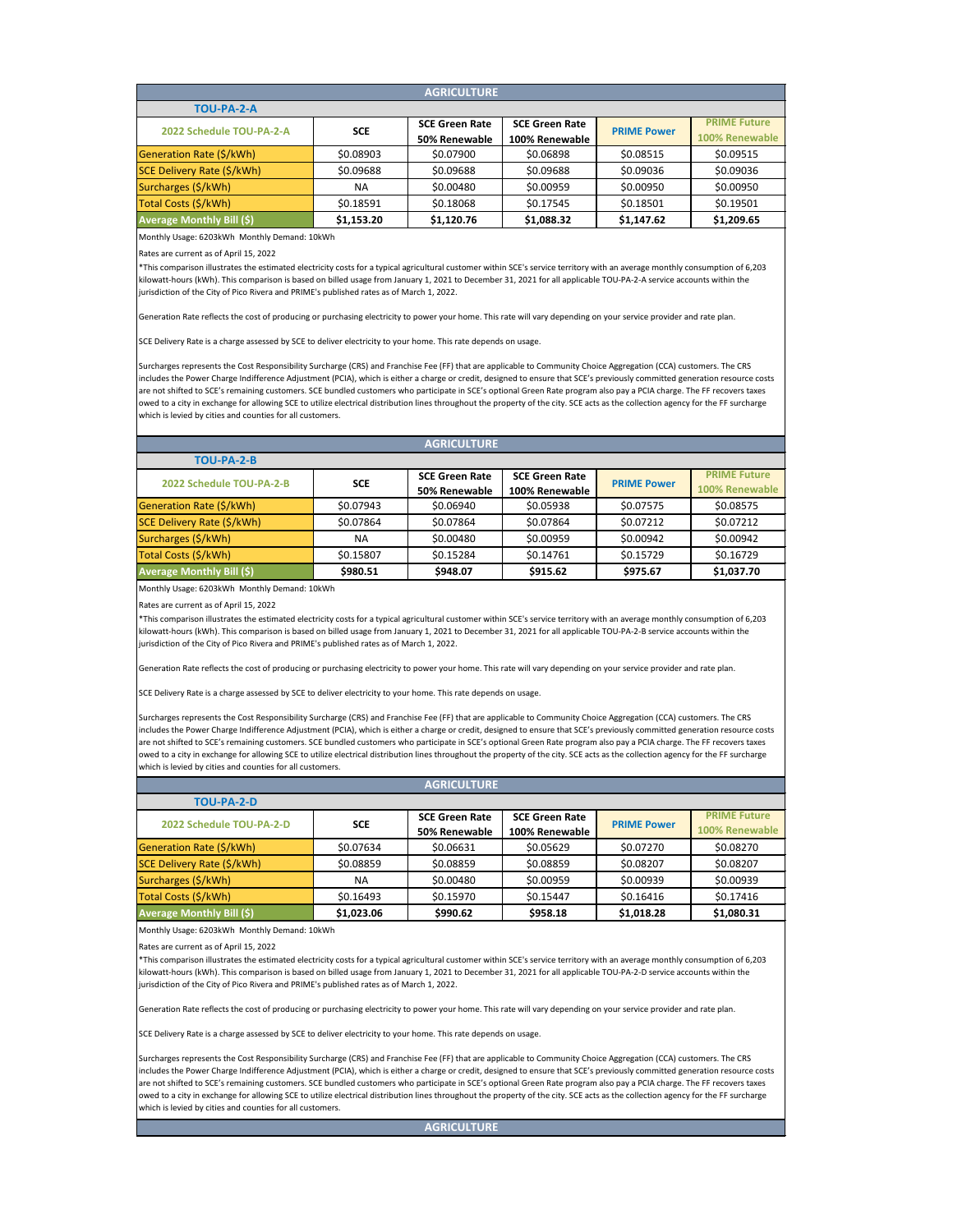| <b>TOU-PA-2-D-5T8</b>            |            |                       |                       |                    |                     |
|----------------------------------|------------|-----------------------|-----------------------|--------------------|---------------------|
| 2022 Schedule TOU-PA-2-D-5T8     | <b>SCE</b> | <b>SCE Green Rate</b> | <b>SCE Green Rate</b> | <b>PRIME Power</b> | <b>PRIME Future</b> |
|                                  |            | 50% Renewable         | 100% Renewable        |                    | 100% Renewable      |
| Generation Rate (\$/kWh)         | \$0.07738  | \$0.06735             | \$0.05733             | \$0.07373          | \$0.08373           |
| SCE Delivery Rate (\$/kWh)       | \$0.08815  | \$0.08815             | \$0.08815             | \$0.08163          | \$0.08163           |
| Surcharges (\$/kWh)              | ΝA         | \$0.00480             | \$0.00959             | \$0.00940          | \$0.00940           |
| Total Costs (\$/kWh)             | \$0.16553  | \$0.16030             | \$0.15507             | \$0.16476          | \$0.17476           |
| <b>Average Monthly Bill (\$)</b> | \$1,026.78 | \$994.34              | \$961.90              | \$1,022.01         | \$1,084.04          |

Monthly Usage: 6203kWh Monthly Demand: 10kWh

Rates are current as of April 15, 2022

\*This comparison illustrates the estimated electricity costs for a typical agricultural customer within SCE's service territory with an average monthly consumption of 6,203 kilowatt-hours (kWh). This comparison is based on billed usage from January 1, 2021 to December 31, 2021 for all applicable TOU-PA-2-D-5T8 service accounts within the jurisdiction of the City of Pico Rivera and PRIME's published rates as of March 1, 2022.

Generation Rate reflects the cost of producing or purchasing electricity to power your home. This rate will vary depending on your service provider and rate plan.

SCE Delivery Rate is a charge assessed by SCE to deliver electricity to your home. This rate depends on usage.

Surcharges represents the Cost Responsibility Surcharge (CRS) and Franchise Fee (FF) that are applicable to Community Choice Aggregation (CCA) customers. The CRS includes the Power Charge Indifference Adjustment (PCIA), which is either a charge or credit, designed to ensure that SCE's previously committed generation resource costs are not shifted to SCE's remaining customers. SCE bundled customers who participate in SCE's optional Green Rate program also pay a PCIA charge. The FF recovers taxes owed to a city in exchange for allowing SCE to utilize electrical distribution lines throughout the property of the city. SCE acts as the collection agency for the FF surcharge which is levied by cities and counties for all customers.

| <b>AGRICULTURE</b>               |            |                       |                       |                    |                     |  |  |  |
|----------------------------------|------------|-----------------------|-----------------------|--------------------|---------------------|--|--|--|
| TOU-PA-2-E                       |            |                       |                       |                    |                     |  |  |  |
| 2022 Schedule TOU-PA-2-E         |            | <b>SCE Green Rate</b> | <b>SCE Green Rate</b> | <b>PRIME Power</b> | <b>PRIME Future</b> |  |  |  |
|                                  | <b>SCE</b> | 50% Renewable         | 100% Renewable        |                    | 100% Renewable      |  |  |  |
| Generation Rate (\$/kWh)         | \$0.08939  | \$0.07936             | \$0.06934             | \$0.08551          | \$0.09551           |  |  |  |
| SCE Delivery Rate (\$/kWh)       | \$0.09649  | \$0.09649             | \$0.09649             | \$0.08997          | \$0.08997           |  |  |  |
| Surcharges (\$/kWh)              | NA         | \$0.00480             | \$0.00959             | \$0.00951          | \$0.00951           |  |  |  |
| Total Costs (\$/kWh)             | \$0.18588  | \$0.18065             | \$0.17542             | \$0.18499          | \$0.19499           |  |  |  |
| <b>Average Monthly Bill (\$)</b> | \$1,153.01 | \$1,120.57            | \$1,088.13            | \$1,147.49         | \$1,209.52          |  |  |  |

Monthly Usage: 6203kWh Monthly Demand: 10kWh

Rates are current as of April 15, 2022

\*This comparison illustrates the estimated electricity costs for a typical agricultural customer within SCE's service territory with an average monthly consumption of 6,203 kilowatt-hours (kWh). This comparison is based on billed usage from January 1, 2021 to December 31, 2021 for all applicable TOU-PA-2-E service accounts within the jurisdiction of the City of Pico Rivera and PRIME's published rates as of March 1, 2022.

Generation Rate reflects the cost of producing or purchasing electricity to power your home. This rate will vary depending on your service provider and rate plan.

SCE Delivery Rate is a charge assessed by SCE to deliver electricity to your home. This rate depends on usage.

Surcharges represents the Cost Responsibility Surcharge (CRS) and Franchise Fee (FF) that are applicable to Community Choice Aggregation (CCA) customers. The CRS includes the Power Charge Indifference Adjustment (PCIA), which is either a charge or credit, designed to ensure that SCE's previously committed generation resource costs are not shifted to SCE's remaining customers. SCE bundled customers who participate in SCE's optional Green Rate program also pay a PCIA charge. The FF recovers taxes owed to a city in exchange for allowing SCE to utilize electrical distribution lines throughout the property of the city. SCE acts as the collection agency for the FF surcharge which is levied by cities and counties for all customers.

| <b>AGRICULTURE</b>               |            |                       |                       |                    |                       |  |  |  |
|----------------------------------|------------|-----------------------|-----------------------|--------------------|-----------------------|--|--|--|
| <b>TOU-PA-2-E-5T8</b>            |            |                       |                       |                    |                       |  |  |  |
| 2022 Schedule TOU-PA-2-E-5T8     | <b>SCE</b> | <b>SCE Green Rate</b> | <b>SCE Green Rate</b> | <b>PRIME Power</b> | <b>PRIME Future</b>   |  |  |  |
|                                  |            | 50% Renewable         | 100% Renewable        |                    | <b>100% Renewable</b> |  |  |  |
| Generation Rate (\$/kWh)         | \$0.09004  | \$0.08001             | \$0.06999             | \$0.08615          | \$0.09615             |  |  |  |
| SCE Delivery Rate (\$/kWh)       | \$0.09679  | \$0.09679             | \$0.09679             | \$0.09027          | \$0.09027             |  |  |  |
| Surcharges (\$/kWh)              | <b>NA</b>  | \$0.00480             | \$0.00959             | \$0.00951          | \$0.00951             |  |  |  |
| Total Costs (\$/kWh)             | \$0.18683  | \$0.18160             | \$0.17637             | \$0.18593          | \$0.19593             |  |  |  |
| <b>Average Monthly Bill (\$)</b> | \$1,158.91 | \$1,126.46            | \$1,094.02            | \$1,153.32         | \$1,215.35            |  |  |  |

Monthly Usage: 6203kWh Monthly Demand: 10kWh

Rates are current as of April 15, 2022

\*This comparison illustrates the estimated electricity costs for a typical agricultural customer within SCE's service territory with an average monthly consumption of 6,203 kilowatt-hours (kWh). This comparison is based on billed usage from January 1, 2021 to December 31, 2021 for all applicable TOU-PA-2-E-5T8 service accounts within the jurisdiction of the City of Pico Rivera and PRIME's published rates as of March 1, 2022.

Generation Rate reflects the cost of producing or purchasing electricity to power your home. This rate will vary depending on your service provider and rate plan.

SCE Delivery Rate is a charge assessed by SCE to deliver electricity to your home. This rate depends on usage.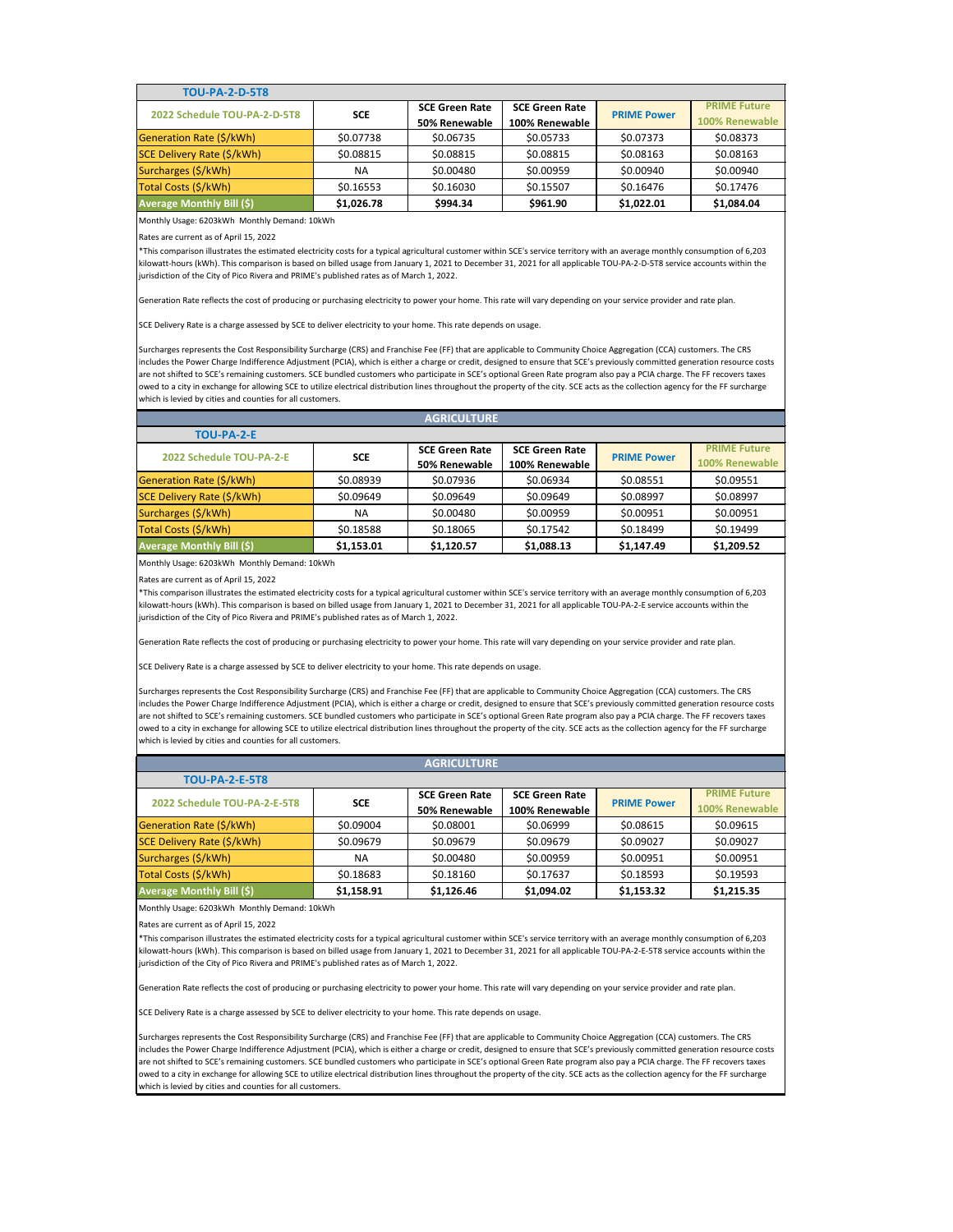| <b>AGRICULTURE</b>               |             |                       |                       |                    |                     |  |  |  |
|----------------------------------|-------------|-----------------------|-----------------------|--------------------|---------------------|--|--|--|
| TOU-PA-3-A                       |             |                       |                       |                    |                     |  |  |  |
| 2022 Schedule TOU-PA-3-A         | <b>SCE</b>  | <b>SCE Green Rate</b> | <b>SCE Green Rate</b> | <b>PRIME Power</b> | <b>PRIME Future</b> |  |  |  |
|                                  |             | 50% Renewable         | 100% Renewable        |                    | 100% Renewable      |  |  |  |
| Generation Rate (\$/kWh)         | \$0.07785   | \$0.07583             | \$0.07381             | \$0.07427          | \$0.08427           |  |  |  |
| SCE Delivery Rate (\$/kWh)       | \$0.08447   | \$0.08447             | \$0.08447             | \$0.07795          | \$0.07795           |  |  |  |
| Surcharges (\$/kWh)              | <b>NA</b>   | \$0.00463             | \$0.00925             | \$0.00932          | \$0.00932           |  |  |  |
| Total Costs (\$/kWh)             | \$0.16232   | \$0.16493             | \$0.16753             | \$0.16154          | \$0.17154           |  |  |  |
| <b>Average Monthly Bill (\$)</b> | \$12,041.55 | \$12,235.17           | \$12,428.05           | \$11,983.68        | \$12,725.52         |  |  |  |

Monthly Usage: 74184kWh Monthly Demand: 115kWh

Rates are current as of April 15, 2022

\*This comparison illustrates the estimated electricity costs for a typical agricultural customer within SCE's service territory with an average monthly consumption of 74,184 kilowatt-hours (kWh). This comparison is based on billed usage from January 1, 2021 to December 31, 2021 for all applicable TOU-PA-3-A service accounts within the jurisdiction of the City of Pico Rivera and PRIME's published rates as of March 1, 2022.

Generation Rate reflects the cost of producing or purchasing electricity to power your home. This rate will vary depending on your service provider and rate plan.

SCE Delivery Rate is a charge assessed by SCE to deliver electricity to your home. This rate depends on usage.

Surcharges represents the Cost Responsibility Surcharge (CRS) and Franchise Fee (FF) that are applicable to Community Choice Aggregation (CCA) customers. The CRS includes the Power Charge Indifference Adjustment (PCIA), which is either a charge or credit, designed to ensure that SCE's previously committed generation resource costs are not shifted to SCE's remaining customers. SCE bundled customers who participate in SCE's optional Green Rate program also pay a PCIA charge. The FF recovers taxes owed to a city in exchange for allowing SCE to utilize electrical distribution lines throughout the property of the city. SCE acts as the collection agency for the FF surcharge which is levied by cities and counties for all customers.

| <b>AGRICULTURE</b>               |             |                       |                       |                    |                     |  |  |  |
|----------------------------------|-------------|-----------------------|-----------------------|--------------------|---------------------|--|--|--|
| TOU-PA-3-B                       |             |                       |                       |                    |                     |  |  |  |
| 2022 Schedule TOU-PA-3-B         | <b>SCE</b>  | <b>SCE Green Rate</b> | <b>SCE Green Rate</b> | <b>PRIME Power</b> | <b>PRIME Future</b> |  |  |  |
|                                  |             | 50% Renewable         | 100% Renewable        |                    | 100% Renewable      |  |  |  |
| Generation Rate (\$/kWh)         | \$0.07059   | \$0.06857             | \$0.06655             | \$0.06715          | \$0.07715           |  |  |  |
| SCE Delivery Rate (\$/kWh)       | \$0.07091   | \$0.07091             | \$0.07091             | \$0.06439          | \$0.06439           |  |  |  |
| Surcharges (\$/kWh)              | NA.         | \$0.00463             | \$0.00925             | \$0.00925          | \$0.00925           |  |  |  |
| Total Costs (\$/kWh)             | \$0.14150   | \$0.14411             | \$0.14671             | \$0.14079          | \$0.15079           |  |  |  |
| <b>Average Monthly Bill (\$)</b> | \$10,497.04 | \$10,690.66           | \$10,883.53           | \$10,444.37        | \$11,186.21         |  |  |  |

Monthly Usage: 74184kWh Monthly Demand: 115kWh

Rates are current as of April 15, 2022

\*This comparison illustrates the estimated electricity costs for a typical agricultural customer within SCE's service territory with an average monthly consumption of 74,184 kilowatt-hours (kWh). This comparison is based on billed usage from January 1, 2021 to December 31, 2021 for all applicable TOU-PA-3-B service accounts within the jurisdiction of the City of Pico Rivera and PRIME's published rates as of March 1, 2022.

Generation Rate reflects the cost of producing or purchasing electricity to power your home. This rate will vary depending on your service provider and rate plan.

SCE Delivery Rate is a charge assessed by SCE to deliver electricity to your home. This rate depends on usage.

Surcharges represents the Cost Responsibility Surcharge (CRS) and Franchise Fee (FF) that are applicable to Community Choice Aggregation (CCA) customers. The CRS includes the Power Charge Indifference Adjustment (PCIA), which is either a charge or credit, designed to ensure that SCE's previously committed generation resource costs are not shifted to SCE's remaining customers. SCE bundled customers who participate in SCE's optional Green Rate program also pay a PCIA charge. The FF recovers taxes owed to a city in exchange for allowing SCE to utilize electrical distribution lines throughout the property of the city. SCE acts as the collection agency for the FF surcharge

| <b>AGRICULTURE</b>                |             |                       |                       |                    |                     |  |  |  |
|-----------------------------------|-------------|-----------------------|-----------------------|--------------------|---------------------|--|--|--|
| TOU-PA-3-D                        |             |                       |                       |                    |                     |  |  |  |
| 2022 Schedule TOU-PA-3-D          | <b>SCE</b>  | <b>SCE Green Rate</b> | <b>SCE Green Rate</b> | <b>PRIME Power</b> | <b>PRIME Future</b> |  |  |  |
|                                   |             | 50% Renewable         | 100% Renewable        |                    | 100% Renewable      |  |  |  |
| Generation Rate (\$/kWh)          | \$0.06895   | \$0.06693             | \$0.06491             | \$0.06554          | \$0.07554           |  |  |  |
| <b>SCE Delivery Rate (\$/kWh)</b> | \$0.07816   | \$0.07816             | \$0.07816             | \$0.07164          | \$0.07164           |  |  |  |
| Surcharges (\$/kWh)               | <b>NA</b>   | \$0.00463             | \$0.00925             | \$0.00924          | \$0.00924           |  |  |  |
| Total Costs (\$/kWh)              | \$0.14711   | \$0.14972             | \$0.15232             | \$0.14642          | \$0.15642           |  |  |  |
| <b>Average Monthly Bill (\$)</b>  | \$10,913.21 | \$11,106.83           | \$11,299.71           | \$10,862.02        | \$11,603.86         |  |  |  |

Monthly Usage: 74184kWh Monthly Demand: 115kWh

which is levied by cities and counties for all customers

Rates are current as of April 15, 2022

\*This comparison illustrates the estimated electricity costs for a typical agricultural customer within SCE's service territory with an average monthly consumption of 74,184 kilowatt-hours (kWh). This comparison is based on billed usage from January 1, 2021 to December 31, 2021 for all applicable TOU-PA-3-D service accounts within the jurisdiction of the City of Pico Rivera and PRIME's published rates as of March 1, 2022.

Generation Rate reflects the cost of producing or purchasing electricity to power your home. This rate will vary depending on your service provider and rate plan.

SCE Delivery Rate is a charge assessed by SCE to deliver electricity to your home. This rate depends on usage.

Surcharges represents the Cost Responsibility Surcharge (CRS) and Franchise Fee (FF) that are applicable to Community Choice Aggregation (CCA) customers. The CRS includes the Power Charge Indifference Adjustment (PCIA), which is either a charge or credit, designed to ensure that SCE's previously committed generation resource costs are not shifted to SCE's remaining customers. SCE bundled customers who participate in SCE's optional Green Rate program also pay a PCIA charge. The FF recovers taxes owed to a city in exchange for allowing SCE to utilize electrical distribution lines throughout the property of the city. SCE acts as the collection agency for the FF surcharge which is levied by cities and counties for all customers.

**AGRICULTURE**

**TOU-PA-3-D-5T8**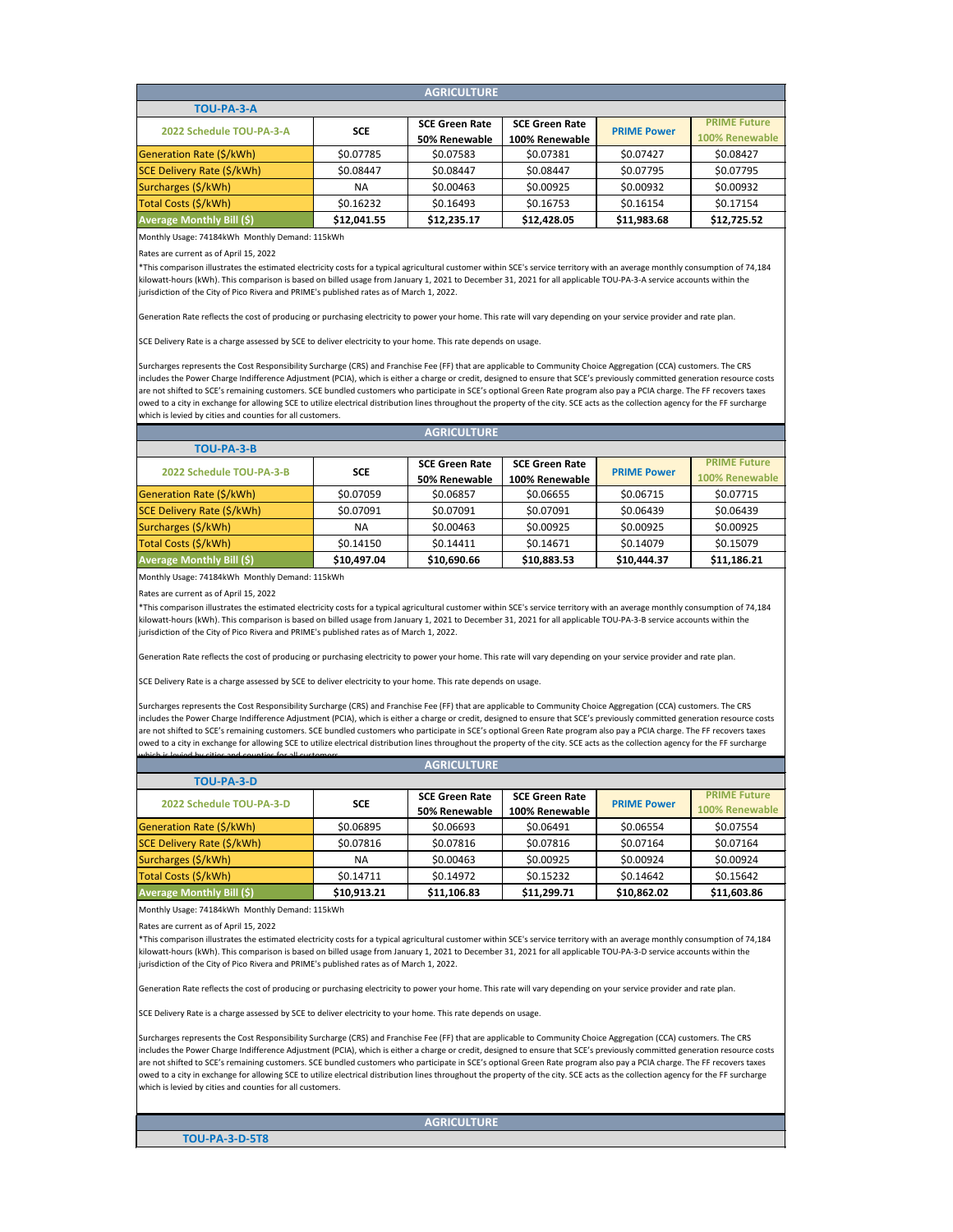| 2022 Schedule TOU-PA-3-D-5T8     | <b>SCE</b>  | <b>SCE Green Rate</b> | <b>SCE Green Rate</b> | <b>PRIME Power</b> | <b>PRIME Future</b> |
|----------------------------------|-------------|-----------------------|-----------------------|--------------------|---------------------|
|                                  |             | 50% Renewable         | 100% Renewable        |                    | 100% Renewable      |
| Generation Rate (\$/kWh)         | \$0.06933   | \$0.06731             | \$0.06529             | \$0.06591          | \$0.07591           |
| SCE Delivery Rate (\$/kWh)       | \$0.07792   | \$0.07792             | \$0.07792             | \$0.07140          | \$0.07140           |
| Surcharges (\$/kWh)              | <b>NA</b>   | \$0.00463             | \$0.00925             | \$0.00924          | \$0.00924           |
| Total Costs (\$/kWh)             | \$0.14725   | \$0.14986             | \$0.15246             | \$0.14655          | \$0.15655           |
| <b>Average Monthly Bill (\$)</b> | \$10,923.59 | \$11,117.21           | \$11,310.09           | \$10,871.67        | \$11,613.51         |

Monthly Usage: 74184kWh Monthly Demand: 115kWh

Rates are current as of April 15, 2022

\*This comparison illustrates the estimated electricity costs for a typical agricultural customer within SCE's service territory with an average monthly consumption of 74,184 kilowatt-hours (kWh). This comparison is based on billed usage from January 1, 2021 to December 31, 2021 for all applicable TOU-PA-3-D-5T8 service accounts within the jurisdiction of the City of Pico Rivera and PRIME's published rates as of March 1, 2022.

Generation Rate reflects the cost of producing or purchasing electricity to power your home. This rate will vary depending on your service provider and rate plan.

SCE Delivery Rate is a charge assessed by SCE to deliver electricity to your home. This rate depends on usage.

Surcharges represents the Cost Responsibility Surcharge (CRS) and Franchise Fee (FF) that are applicable to Community Choice Aggregation (CCA) customers. The CRS includes the Power Charge Indifference Adjustment (PCIA), which is either a charge or credit, designed to ensure that SCE's previously committed generation resource costs are not shifted to SCE's remaining customers. SCE bundled customers who participate in SCE's optional Green Rate program also pay a PCIA charge. The FF recovers taxes owed to a city in exchange for allowing SCE to utilize electrical distribution lines throughout the property of the city. SCE acts as the collection agency for the FF surcharge which is levied by cities and counties for all customers.

| <b>AGRICULTURE</b>         |             |                       |                       |                    |                     |  |
|----------------------------|-------------|-----------------------|-----------------------|--------------------|---------------------|--|
| <b>TOU-PA-3-E</b>          |             |                       |                       |                    |                     |  |
| 2022 Schedule TOU-PA-3-E   |             | <b>SCE Green Rate</b> | <b>SCE Green Rate</b> | <b>PRIME Power</b> | <b>PRIME Future</b> |  |
|                            | <b>SCE</b>  | 50% Renewable         | 100% Renewable        |                    | 100% Renewable      |  |
| Generation Rate (\$/kWh)   | \$0.07819   | \$0.07617             | \$0.07415             | \$0.07461          | \$0.08461           |  |
| SCE Delivery Rate (\$/kWh) | \$0.08385   | \$0.08385             | \$0.08385             | \$0.07733          | \$0.07733           |  |
| Surcharges (\$/kWh)        | <b>NA</b>   | \$0.00463             | \$0.00925             | \$0.00932          | \$0.00932           |  |
| Total Costs (\$/kWh)       | \$0.16204   | \$0.16465             | \$0.16725             | \$0.16126          | \$0.17126           |  |
| Average Monthly Bill (\$)  | \$12,020.78 | \$12,214.40           | \$12,407.27           | \$11,962.91        | \$12,704.75         |  |

Monthly Usage: 74184kWh Monthly Demand: 115kWh

Rates are current as of April 15, 2022

\*This comparison illustrates the estimated electricity costs for a typical agricultural customer within SCE's service territory with an average monthly consumption of 74,184 kilowatt-hours (kWh). This comparison is based on billed usage from January 1, 2021 to December 31, 2021 for all applicable TOU-PA-3-E service accounts within the jurisdiction of the City of Pico Rivera and PRIME's published rates as of March 1, 2022.

Generation Rate reflects the cost of producing or purchasing electricity to power your home. This rate will vary depending on your service provider and rate plan.

SCE Delivery Rate is a charge assessed by SCE to deliver electricity to your home. This rate depends on usage.

Surcharges represents the Cost Responsibility Surcharge (CRS) and Franchise Fee (FF) that are applicable to Community Choice Aggregation (CCA) customers. The CRS includes the Power Charge Indifference Adjustment (PCIA), which is either a charge or credit, designed to ensure that SCE's previously committed generation resource costs are not shifted to SCE's remaining customers. SCE bundled customers who participate in SCE's optional Green Rate program also pay a PCIA charge. The FF recovers taxes owed to a city in exchange for allowing SCE to utilize electrical distribution lines throughout the property of the city. SCE acts as the collection agency for the FF surcharge which is levied by cities and counties for all customers.

| <b>AGRICULTURE</b>               |             |                       |                       |                    |                     |
|----------------------------------|-------------|-----------------------|-----------------------|--------------------|---------------------|
| <b>TOU-PA-3-E-5T8</b>            |             |                       |                       |                    |                     |
| 2022 Schedule TOU-PA-3-E-5T8     | <b>SCE</b>  | <b>SCE Green Rate</b> | <b>SCE Green Rate</b> | <b>PRIME Power</b> | <b>PRIME Future</b> |
|                                  |             | 50% Renewable         | 100% Renewable        |                    | 100% Renewable      |
| Generation Rate (\$/kWh)         | \$0.07889   | \$0.07687             | \$0.07485             | \$0.07529          | \$0.08529           |
| SCE Delivery Rate (\$/kWh)       | \$0.08413   | \$0.08413             | \$0.08413             | \$0.07761          | \$0.07761           |
| Surcharges (\$/kWh)              | <b>NA</b>   | \$0.00463             | \$0.00925             | \$0.00933          | \$0.00933           |
| Total Costs (\$/kWh)             | \$0.16302   | \$0.16563             | \$0.16823             | \$0.16223          | \$0.17223           |
| <b>Average Monthly Bill (\$)</b> | \$12,093.48 | \$12,287.10           | \$12,479.97           | \$12,034.87        | \$12,776.71         |

Monthly Usage: 74184kWh Monthly Demand: 115kWh

Rates are current as of April 15, 2022

\*This comparison illustrates the estimated electricity costs for a typical agricultural customer within SCE's service territory with an average monthly consumption of 74,184 kilowatt-hours (kWh). This comparison is based on billed usage from January 1, 2021 to December 31, 2021 for all applicable TOU-PA-3-E-5T8 service accounts within the jurisdiction of the City of Pico Rivera and PRIME's published rates as of March 1, 2022.

Generation Rate reflects the cost of producing or purchasing electricity to power your home. This rate will vary depending on your service provider and rate plan.

SCE Delivery Rate is a charge assessed by SCE to deliver electricity to your home. This rate depends on usage.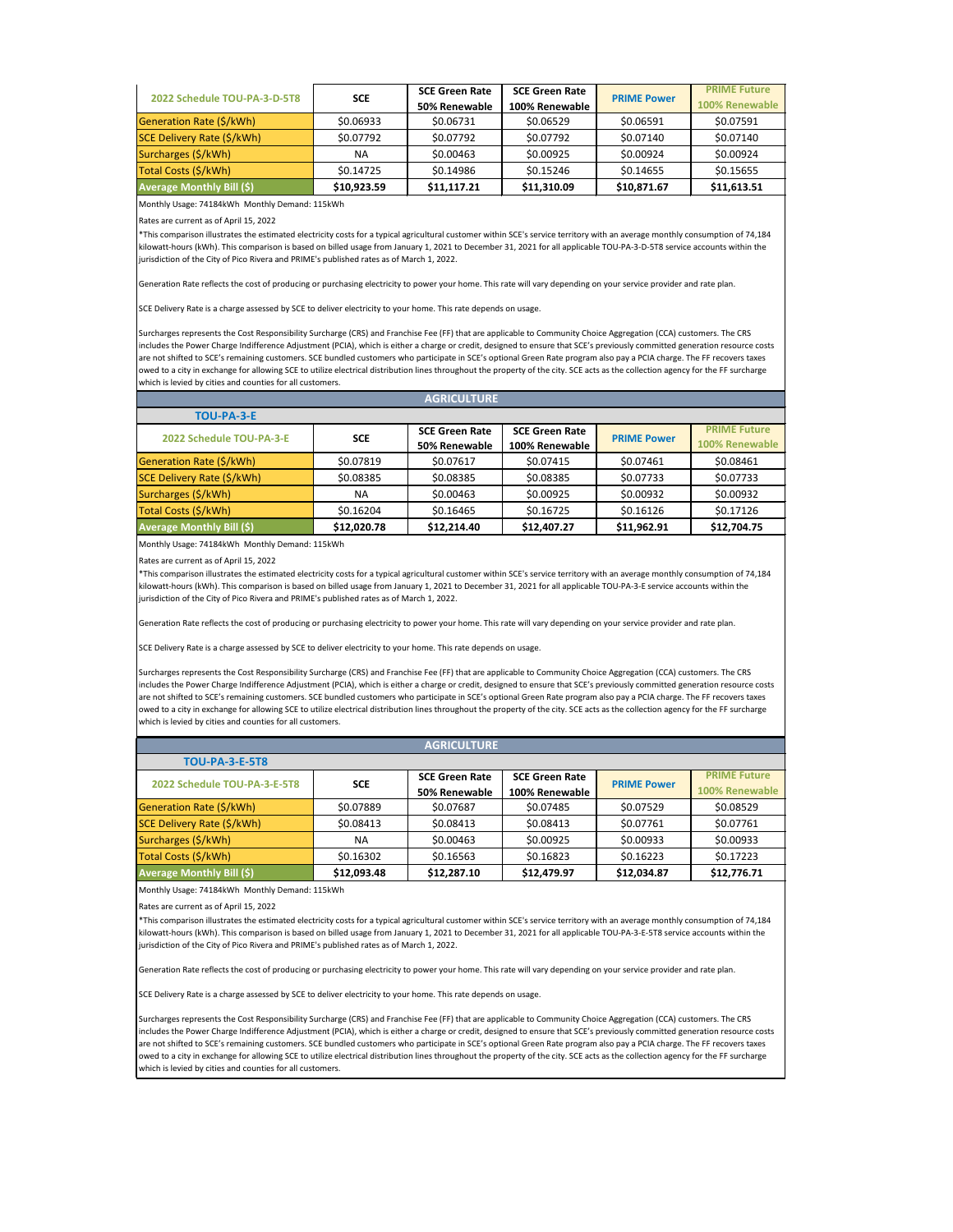| <b>STREET AND OUTDOOR LIGHTING</b> |            |                       |                       |                    |                     |  |
|------------------------------------|------------|-----------------------|-----------------------|--------------------|---------------------|--|
| $TC-1$                             |            |                       |                       |                    |                     |  |
| 2022 Schedule TC-1                 | <b>SCE</b> | <b>SCE Green Rate</b> | <b>SCE Green Rate</b> | <b>PRIME Power</b> | <b>PRIME Future</b> |  |
|                                    |            | 50% Renewable         | 100% Renewable        |                    | 100% Renewable      |  |
| Generation Rate (\$/kWh)           | \$0.08442  | \$0.07989             | \$0.07536             | \$0.08070          | \$0.09070           |  |
| SCE Delivery Rate (\$/kWh)         | \$0.20081  | \$0.20081             | \$0.20081             | \$0.19429          | \$0.19429           |  |
| Surcharges (\$/kWh)                | <b>NA</b>  | \$0.00465             | \$0.00930             | \$0.00939          | \$0.00939           |  |
| Total Costs (\$/kWh)               | \$0.28523  | \$0.28535             | \$0.28547             | \$0.28438          | \$0.29438           |  |
| <b>Average Monthly Bill (\$)</b>   | \$87.57    | \$87.60               | \$87.64               | \$87.30            | \$90.37             |  |

Monthly Usage: 307kWh

Rates are current as of April 15, 2022

\*This comparison illustrates the estimated electricity costs for a typical traffic control customer within SCE's service territory with an average monthly consumption of 307 kilowatt-hours (kWh). This comparison is based on billed usage from January 1, 2021 to December 31, 2021 for all applicable TC-1 service accounts within the jurisdiction of the City of Pico Rivera and PRIME's published rates as of March 1, 2022.

Generation Rate reflects the cost of producing or purchasing electricity to power your home. This rate will vary depending on your service provider and rate plan.

SCE Delivery Rate is a charge assessed by SCE to deliver electricity to your home. This rate depends on usage.

Surcharges represents the Cost Responsibility Surcharge (CRS) and Franchise Fee (FF) that are applicable to Community Choice Aggregation (CCA) customers. The CRS includes the Power Charge Indifference Adjustment (PCIA), which is either a charge or credit, designed to ensure that SCE's previously committed generation resource costs are not shifted to SCE's remaining customers. SCE bundled customers who participate in SCE's optional Green Rate program also pay a PCIA charge. The FF recovers taxes owed to a city in exchange for allowing SCE to utilize electrical distribution lines throughout the property of the city. SCE acts as the collection agency for the FF surcharge which is levied by cities and counties for all customers.

## **STREET AND OUTDOOR LIGHTING**

| $LS-1$                           |            |                       |                       |                    |                     |
|----------------------------------|------------|-----------------------|-----------------------|--------------------|---------------------|
| 2022 Schedule LS-1               | <b>SCE</b> | <b>SCE Green Rate</b> | <b>SCE Green Rate</b> | <b>PRIME Power</b> | <b>PRIME Future</b> |
|                                  |            | 50% Renewable         | 100% Renewable        |                    | 100% Renewable      |
| Generation Rate (\$/kWh)         | \$0.05576  |                       |                       | \$0.05272          | \$0.06272           |
| SCE Delivery Rate (\$/kWh)       | \$0.11444  |                       |                       | \$0.10792          | \$0.10792           |
| Surcharges (\$/kWh)              | NA.        |                       |                       | \$0.00901          | \$0.00901           |
| Total Costs (\$/kWh)             | \$0.17020  |                       |                       | \$0.16965          | \$0.17965           |
| <b>Average Monthly Bill (\$)</b> | \$240.49   | <b>Not Eligible</b>   | <b>Not Eligible</b>   | \$239.72           | \$253.85            |
|                                  |            |                       |                       |                    |                     |

Monthly Usage: 1413kWh

Rates are current as of April 15, 2022

\*This comparison illustrates the estimated electricity costs for a typical street lighting customer within SCE's service territory with an average monthly consumption of 1,413 kilowatt-hours (kWh). This comparison is based on billed usage from January 1, 2021 to December 31, 2021 for all applicable LS-1 service accounts within the jurisdiction of the City of Pico Rivera and PRIME's published rates as of March 1, 2022.

Generation Rate reflects the cost of producing or purchasing electricity to power your home. This rate will vary depending on your service provider and rate plan.

#### SCE Delivery Rate is a charge assessed by SCE to deliver electricity to your home. This rate depends on usage.

Surcharges represents the Cost Responsibility Surcharge (CRS) and Franchise Fee (FF) that are applicable to Community Choice Aggregation (CCA) customers. The CRS includes the Power Charge Indifference Adjustment (PCIA), which is either a charge or credit, designed to ensure that SCE's previously committed generation resource costs are not shifted to SCE's remaining customers. SCE bundled customers who participate in SCE's optional Green Rate program also pay a PCIA charge. The FF recovers taxes owed to a city in exchange for allowing SCE to utilize electrical distribution lines throughout the property of the city. SCE acts as the collection agency for the FF surcharge which is levied by cities and counties for all customers.

### **STREET AND OUTDOOR LIGHTING**

| $LS-2$                           |            |                       |                       |                      |                     |
|----------------------------------|------------|-----------------------|-----------------------|----------------------|---------------------|
| 2022 Schedule LS-2               | <b>SCE</b> | <b>SCE Green Rate</b> | <b>SCE Green Rate</b> | <b>PRIME Power</b>   | <b>PRIME Future</b> |
|                                  |            | 50% Renewable         | 100% Renewable        | <b>50% Renewable</b> | 100% Renewable      |
| Generation Rate (\$/kWh)         | \$0.05576  |                       |                       | \$0.05272            | \$0.06272           |
| SCE Delivery Rate (\$/kWh)       | \$0.11444  |                       |                       | \$0.10792            | \$0.10792           |
| Surcharges (\$/kWh)              | NА         |                       |                       | \$0.00901            | \$0.00901           |
| Total Costs (\$/kWh)             | \$0.17020  |                       |                       | \$0.16965            | \$0.17965           |
| <b>Average Monthly Bill (\$)</b> | \$240.49   | <b>Not Eligible</b>   | <b>Not Eligible</b>   | \$239.72             | \$253.85            |

Monthly Usage: 1413kWh

Rates are current as of April 15, 2022

\*This comparison illustrates the estimated electricity costs for a typical street lighting customer within SCE's service territory with an average monthly consumption of 1,413 kilowatt-hours (kWh). This comparison is based on billed usage from January 1, 2021 to December 31, 2021 for all applicable LS-2 service accounts within the jurisdiction of the City of Pico Rivera and PRIME's published rates as of January 1, 2020.

Generation Rate reflects the cost of producing or purchasing electricity to power your home. This rate will vary depending on your service provider and rate plan.

SCE Delivery Rate is a charge assessed by SCE to deliver electricity to your home. This rate depends on usage.

Surcharges represents the Cost Responsibility Surcharge (CRS) and Franchise Fee (FF) that are applicable to Community Choice Aggregation (CCA) customers. The CRS includes the Power Charge Indifference Adjustment (PCIA), which is either a charge or credit, designed to ensure that SCE's previously committed generation resource costs are not shifted to SCE's remaining customers. SCE bundled customers who participate in SCE's optional Green Rate program also pay a PCIA charge. The FF recovers taxes owed to a city in exchange for allowing SCE to utilize electrical distribution lines throughout the property of the city. SCE acts as the collection agency for the FF surcharge which is levied by cities and counties for all customers.

**STREET AND OUTDOOR LIGHTING**

**OL-1**